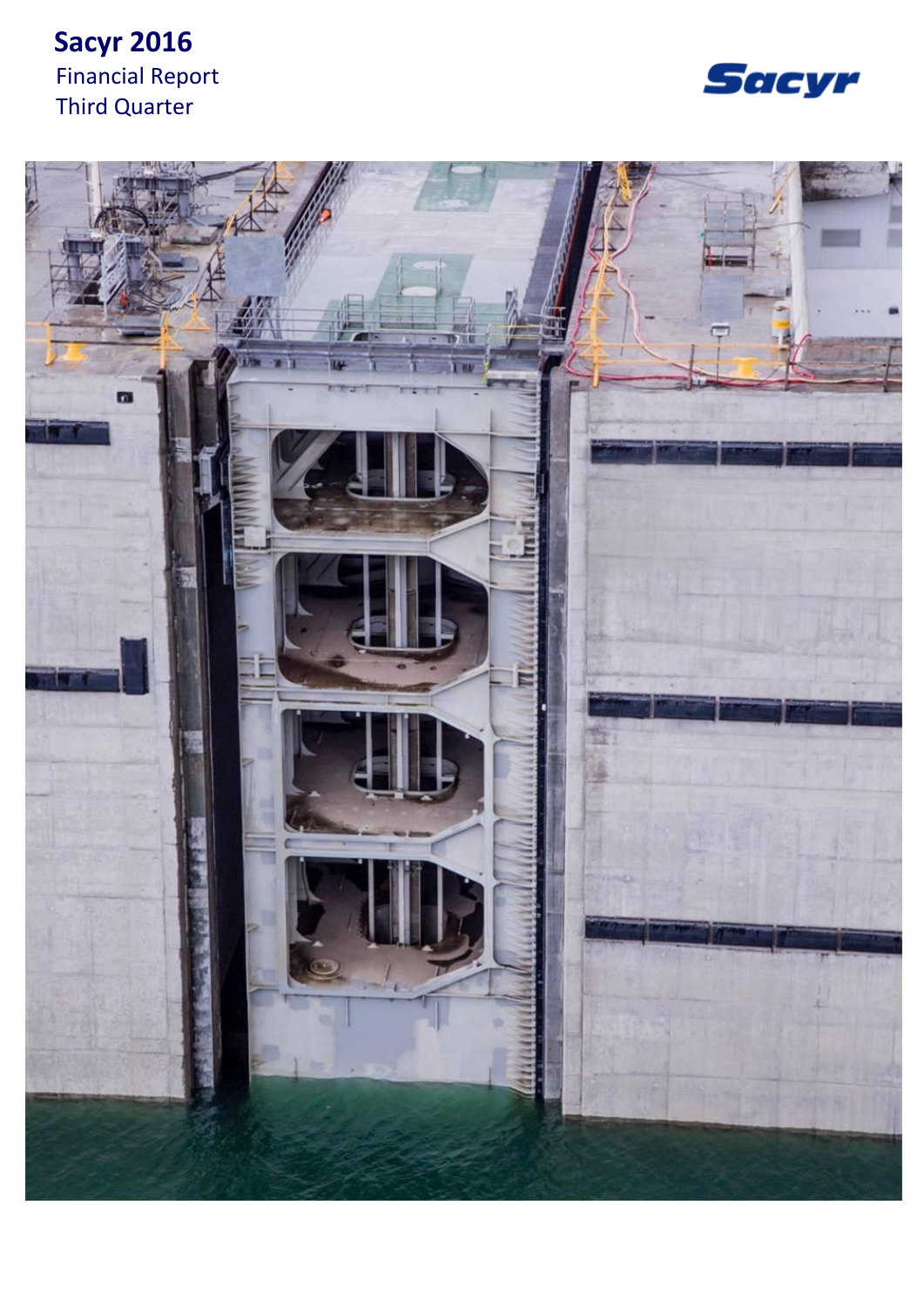

| Ι.          | THIRD QUARTER HIGHLIGHTS          | $\overline{2}$ |
|-------------|-----------------------------------|----------------|
| II.         | <b>INCOME STATEMENT</b>           | 5              |
| III.        | <b>BACKLOG</b>                    | 11             |
| IV.         | <b>CONSOLIDATED BALANCE SHEET</b> | 14             |
| $V_{\cdot}$ | PERFORMANCE BY BUSINESS AREA      | 17             |
| VI.         | STOCK MARKET PERFORMANCE          | 34             |
|             | VII. SHAREHOLDER STRUCTURE        | 35             |

**NOTE**: The interim financial information presented in this document has been prepared in accordance with International Financial Reporting Standards. This information is not audited and may be modified in the future. This document does not constitute an offer, invitation or recommendation to acquire, sell or exchange shares or to make any type of investment. Sacyr is not responsible for any type of damage or loss arising from any use of this document or its content.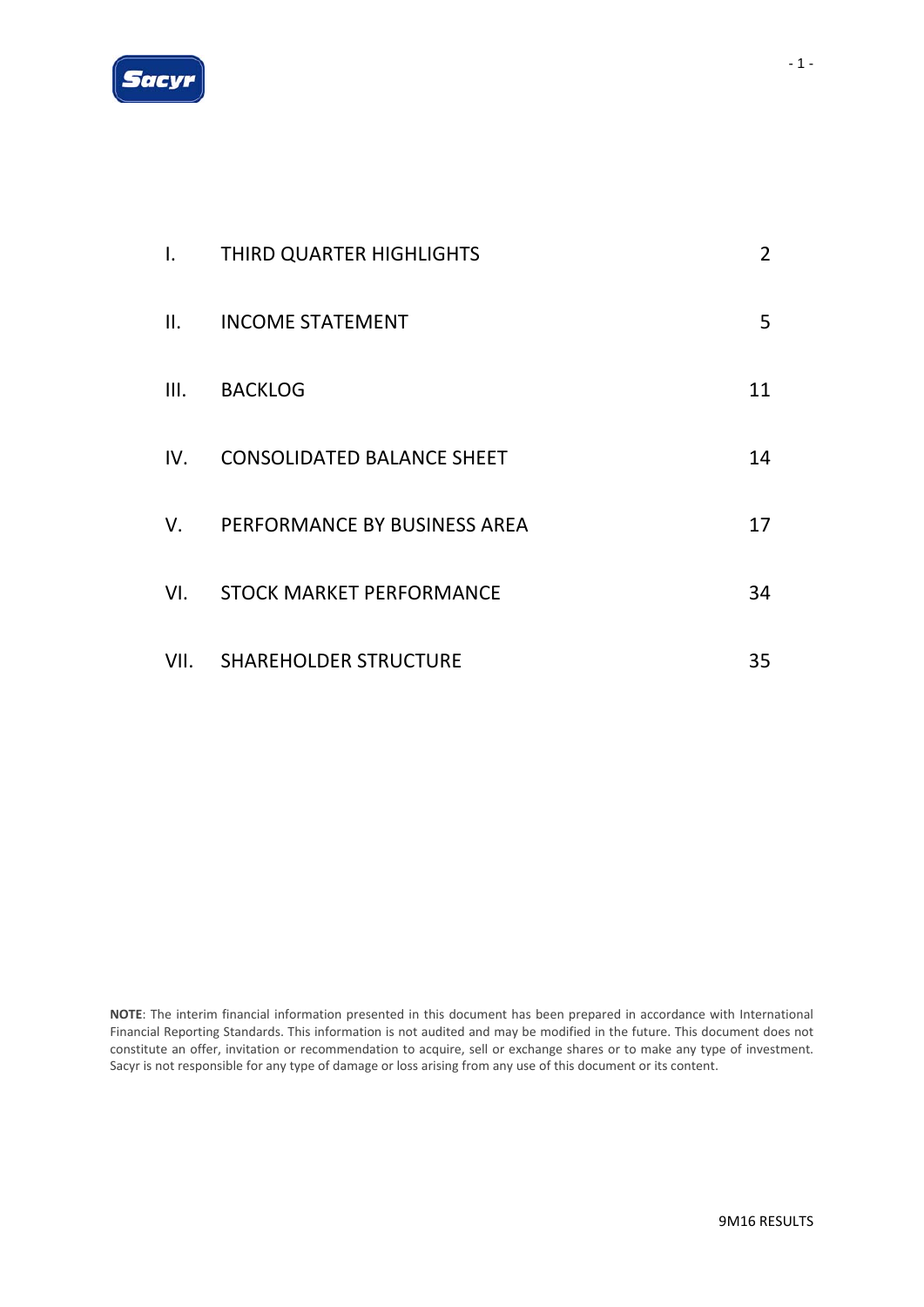

## **I. HIGHLIGHTS THIRD QUARTER 2016**

### **DERIVATIVE ON REPSOL SHARES AND REDUCTION OF THE ASSOCIATED LOAN**

Within the framework of constantly seeking out opportunities to mitigate or eliminate the risks associated with the stake in Repsol, in the third quarter of 2016 Sacyr significantly reduced its exposure to fluctuations in the oil market by arranging a hedge by means of a derivative transaction on 20 million shares of Repsol (16% of total ownership interest).

This transaction enabled the company to eliminate the risk of fluctuations in the trading price of Repsol below a threshold of €10.7/share. The structure of the derivative also allows the company to benefit from a potential increase in the trading price of Repsol shares up to a certain price.

The funds obtained were allocated to repaying  $\epsilon$ 213 million on the loan associated with the stake in Repsol, which was reduced from €1,301 million to €1,088 million, thus allowing the financial burden to be reduced and providing the guarantee structure with greater flexibility. This debt reduction is not included in the figures at 30 September, since the transaction was not executed until 4 October 2016.

### **AWARD OF THE ROMA–LATINA TOLL ROAD**

Autostrade del Lazio awarded SIS, an Italian subsidiary of Sacyr, with the construction and concession of the Rome–Latina toll road, spanning 186 km, with an expected investment of €2,800 million and a concession period of 43 years. This project represents the consolidation of Sacyr Concesiones in Italy where it already has, through SIS, the Pedemontana‐Veneta toll road under construction, spanning 145 km and with an investment of €2,500 million.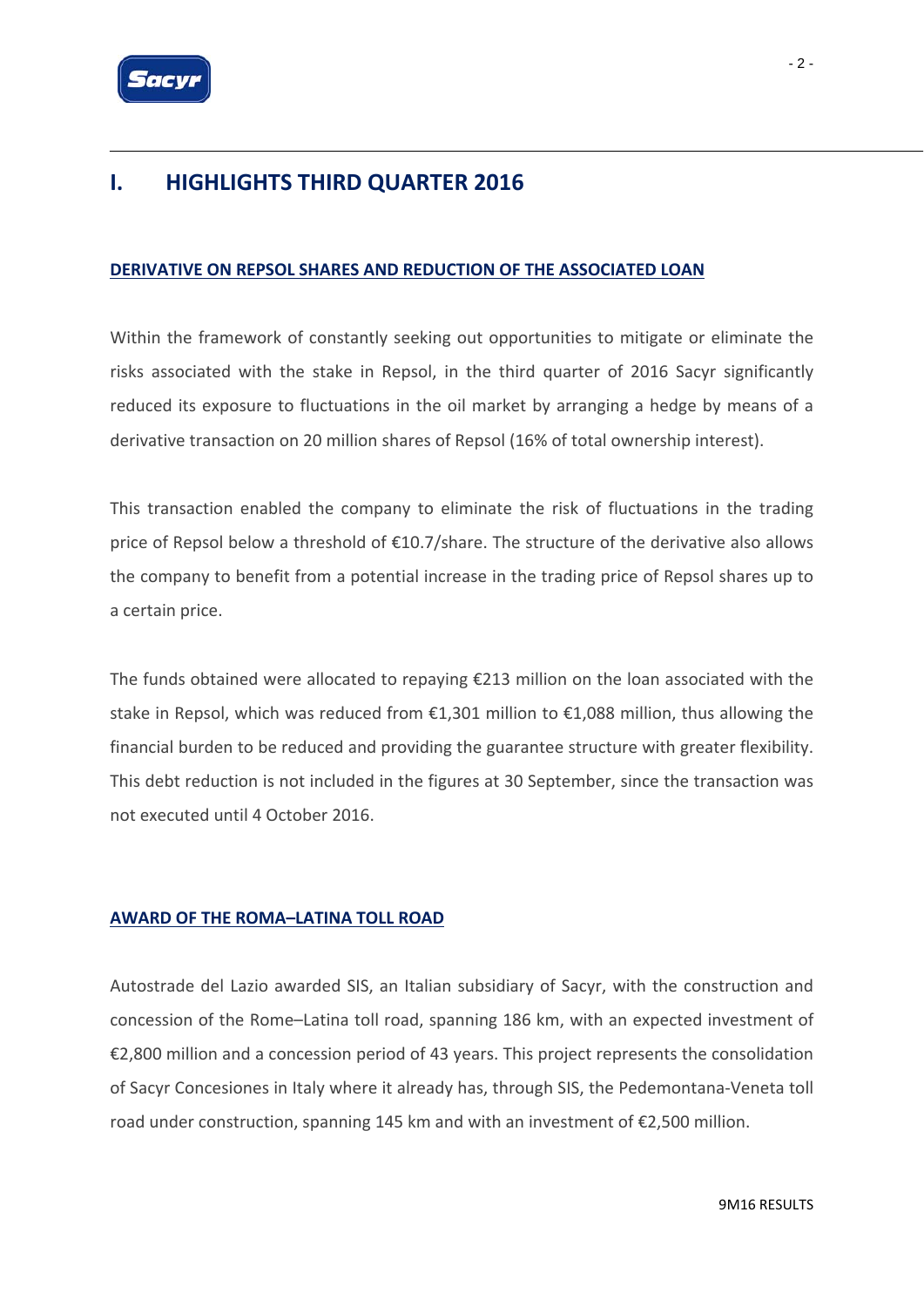

The Rome–Latina toll road completes the large ring road of Lazio, which is made up of the Sole, Cisterna‐Valmontone, Rome‐Latina and Orte‐Civitavecchia toll roads, bringing the infrastructure into line with European standards. Upon entry into service we expect to see Average Daily Traffic (ADT) of 32,000 vehicles and revenue of €12,250 million throughout the concession. Revenue from the toll road will be obtained through direct tolls with a rebalancing mechanism for the concession company by increasing tariffs.

### **AWARD OF ROUTES 2 AND 7 IN PARAGUAY (NOVEMBER 2016)**

Sacyr entered the market in Paraguay with the award of the construction and operation of Route 2 (between Asunción and Coronel Oviedo) and Route 7 (between Coronel Oviedo and Caaguazú) with an expected investment in its construction of €475 million and revenue of €1,350 million throughout the 30 years of the concession.

This is the first motorway project under the new PPP law of Paraguay and its execution is vital for the country's growth, since this is the most important corridor as it connects Asunción with Ciudad del Este and covers 70% of the country's economic activity. The contract comprises 170 km of motorways that will be duplicated, improved, operated and maintained by the concession company, including the construction of five alternative routes between the cities of Asunción and Caaguazú.

#### **ENTRY INTO OPERATION OF THE CONCEPCIÓN ‐ CABRERO MOTORWAY**

In August Sacyr Concesiones started up the Chilean motorway that joins the cities of Concepción and Cabrero, spanning 103 km. The project will generate revenue of €930 million over the term of the concession. The construction work, which began in June 2012, will significantly improve the connectivity of the region, as it will join Concepción and Cholguán in the Bio Bio region and connect with Route 5 South.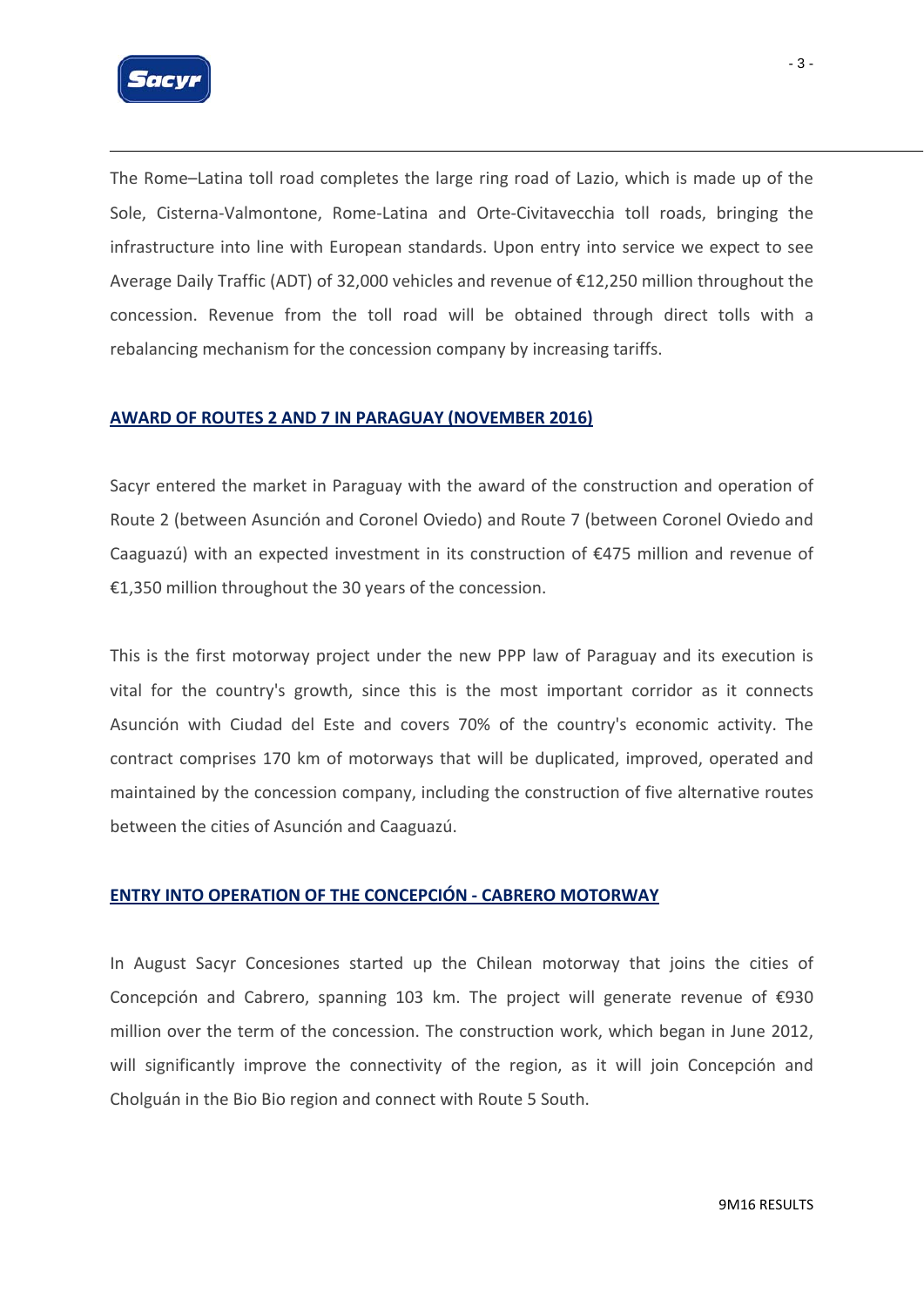

#### **REFINANCING THE CONCESSIONS OF THE MADRID TRANSPORT HUBS**

Sacyr Concesiones and its partner Eiser Infrastructure Partners successfully refinanced the debt of the concession companies that manage and operate the Moncloa and Plaza Elíptica transport hubs in Madrid, for a total sum of €190 million. All of the debt was placed among a group of five European and American institutional investors. The new arrangement means that existing bank debt for the project at the two concession companies, due in 2018 and 2019, has now been refinanced with long-term horizons (25 years). The deal benefited from the prevailing low market interest rates.

#### **REFINANCING THE DEBT OF SOMAGUE**

In the third quarter of 2016, €125 million of the financial debt maturing in the short term of our Portuguese subsidiary Somague was successfully refinanced. Within the framework of this transaction, the debt's maturity was extended to 2023, with price improvements and without guarantee of the holding company.

#### **INAUGURATION OF THE EXPANSION OF THE LA PAMPILLA REFINERY**

The expansion of the La Pampilla refinery (Peru) carried out by Sacyr Industrial was inaugurated in October 2016. This expansion, which required an overall investment of €425 million, included the engineering, supply and expansion of the refinery in order to bring fuel specifications into line with new environmental regulations in Peru and to comply with the required sulphur levels. The expansion will enable the refinery to fully use the oil distillation capacity currently installed and increase it by an additional 20%. This project enabled Sacyr Industrial to consolidate and strengthen its presence in the Oil&Gas sector.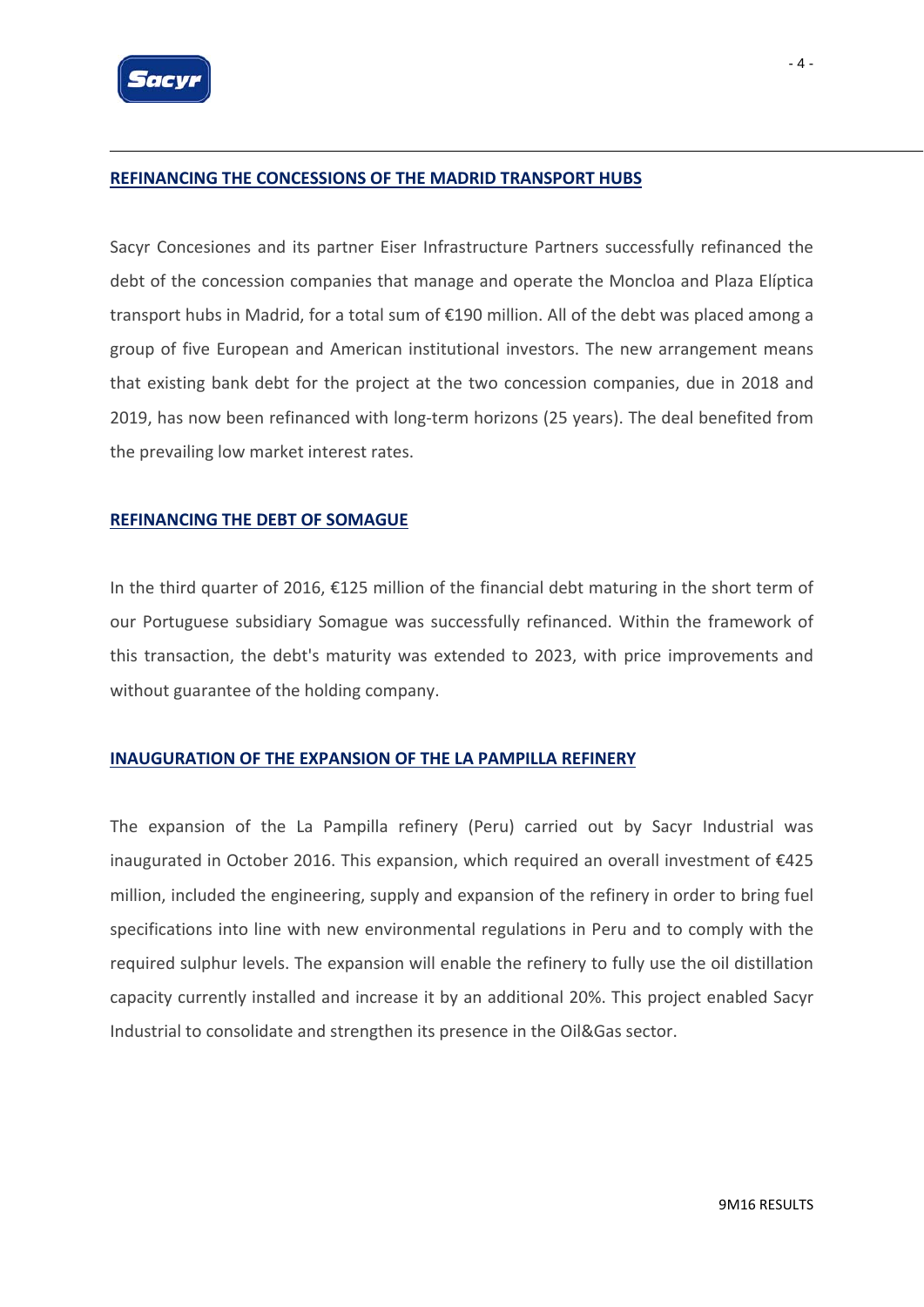

# **II. INCOME STATEMENT**

| <b>STATEMENT OF INCOME</b><br>(Thousands of Euros)        | <b>SEPT 2016</b> | <b>SEPT 2015</b> | % chg<br>16/15 |
|-----------------------------------------------------------|------------------|------------------|----------------|
| <b>Revenue</b>                                            | 2,161,221        | 2,123,178        | 1.8%           |
| Other income                                              | 60,139           | 77,784           | $-22.7%$       |
| <b>Total operating income</b>                             | 2,221,360        | 2,200,962        | 0.9%           |
| <b>External and Operating Expenses</b>                    | $-1,959,711$     | $-1,954,412$     | 0.3%           |
| <b>EBITDA</b>                                             | 261,649          | 246,550          | 6.1%           |
| Amortisation and depreciation charge                      | $-80,881$        | $-79,314$        | 2.0%           |
| Trade Provisions and non recurring items                  | $-21,454$        | $-33,046$        | $-35.1%$       |
| <b>NET OPERATING PROFIT</b>                               | 159,314          | 134,190          | 18.7%          |
| <b>Financial results</b>                                  | $-154,563$       | $-186,358$       | $-17.1%$       |
| Forex results                                             | $-832$           | 3,968            | n.s.           |
| Results from equity accounted subsidiaries                | 115,136          | $-294,497$       | n.s.           |
| Provisions for financial investments                      | $-5,727$         | $-103,530$       | $-94.5%$       |
| Change in value of financial instruments                  | $-19,487$        | $-28,661$        | 32.0%          |
| Results from sales of non current assets                  | 22,498           | 952              | n.s.           |
| <b>PROFIT BEFORE TAXES</b>                                | 116,340          | $-473,936$       | n.s.           |
| Corporate Tax                                             | $-15,594$        | $-185,951$       | n.s.           |
| PROFIT FOR CONTINUING ACTIVITIES                          | 100,746          | $-659,887$       | n.s.           |
| <b>RESULTS FOR COMPANIES WITH DISCONTINOUS ACTIVITIES</b> | $\bf{0}$         | 1,203,393        | n.s.           |
| <b>CONSOLIDATE RESULTS</b>                                | 100,746          | 543,506          | n.s.           |
| <b>Minorities</b>                                         | $-11,360$        | $-11,237$        | 1.1%           |
| <b>NET ATTRIBUTABLE PROFIT</b>                            | 89,386           | 532,269          | n.s.           |
| <b>Gross margin</b>                                       | 12.1%            | 11.6%            |                |

Sacyr's results at 30 September 2016 confirm the strong operating performance of the Group's businesses and the consolidation of growth in our strategic businesses and markets. The operating performance reflects the company's focus on profitability and cash generation, underpinned by stringent contract selection and exhaustive control of risks and costs associated with each contract.

Net profit amounts to €89 million. This result is not comparable with that of the same period of 2015, due to the following:

- The gain on the sale of Testa for a gross amount of  $£1,280$  million together with the corresponding asset impairment for deferred tax amounting to €‐180 million.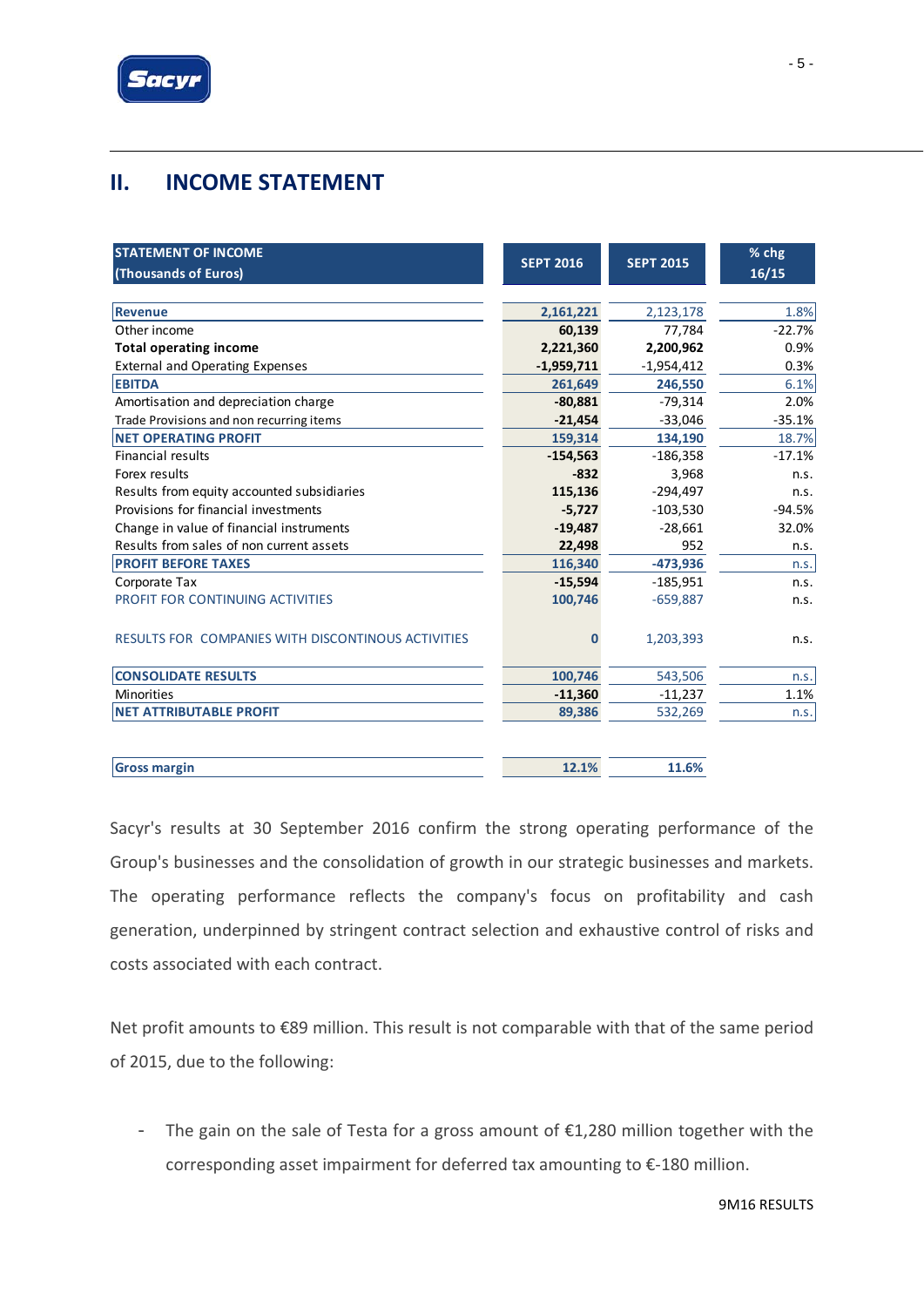

- The adjustment in the carrying amount of the investment in Repsol to fair value, amounting to €‐373 million.
- The working capital and financial provisions amounting to €‐130 million.

Net profit compared to that at 30 September 2015 would be €71 million, which would mark an increase in net profit of 25.6%.

### **OPERATING PERFORMANCE**

- **Revenue in the third quarter of 2016 amounted to €2,161 million, up 1.8% year on year.**
- **EBITDA at 30 September amounted to €262 million, revealing a year‐on‐year increase of 6.1%.**
- **EBIT reached €159 million, up 19% on that at the end of September 2015.**
- **The EBITDA margin was 12.1% compared to 11.6% in the third quarter of 2015.**

Driving revenue and EBITDA growth were the solid performances by the Concessions, Services and Industrial businesses, which offset the slowdown in Construction.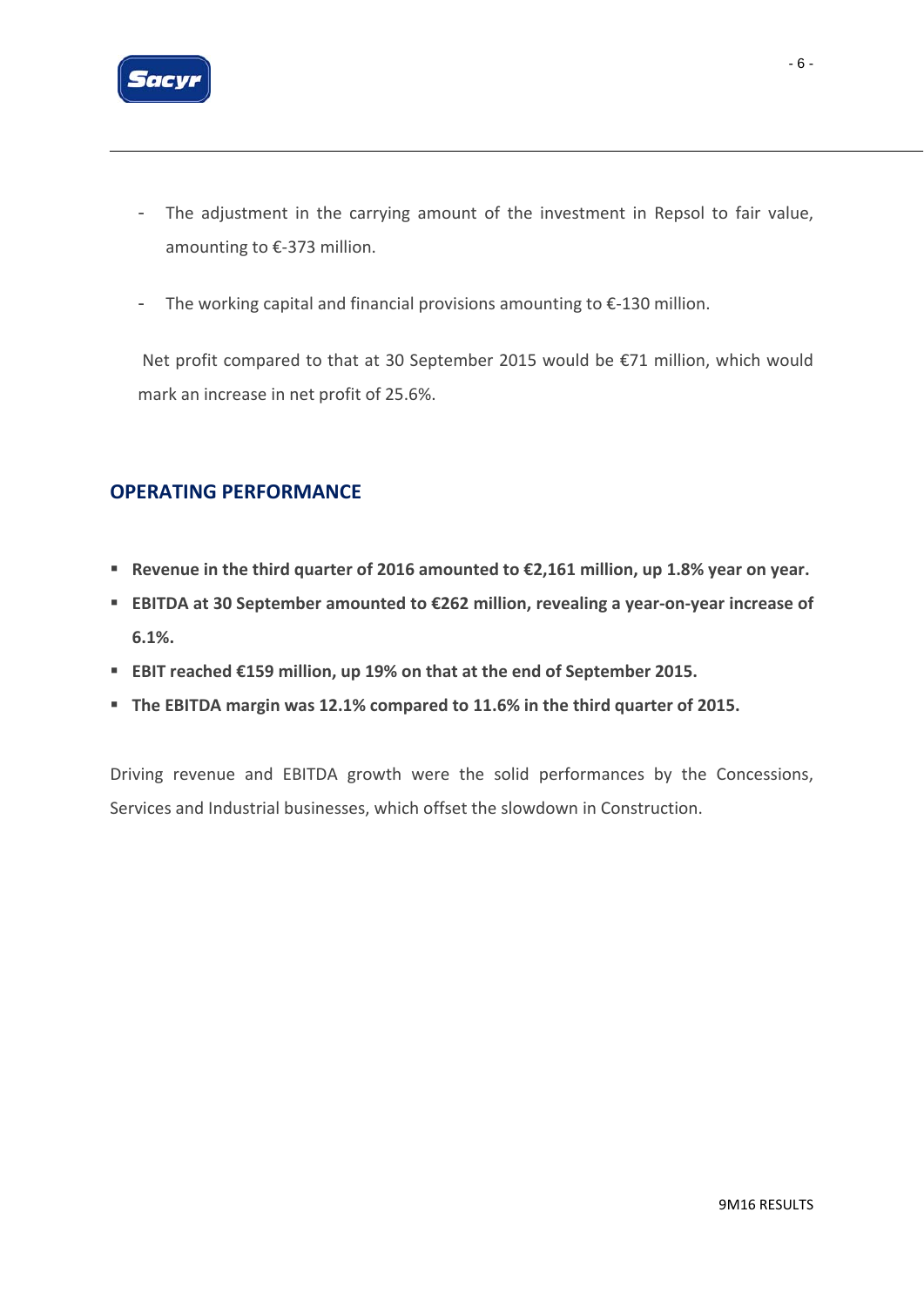

| <b>REVENUE (Thousands of Euros)</b> | Sept. 2016 | Sept. 2015 | % Chg<br>16/15 |
|-------------------------------------|------------|------------|----------------|
| Construction                        | 996,712    | 1,174,963  | $-15.2%$       |
| Concessions                         | 401,213    | 409,682    | $-2.1%$        |
| <b>Services</b>                     | 653,921    | 566,842    | 15.4%          |
| Industrial                          | 289,743    | 189,777    | 52.7%          |
| Holding y Adjustment                | $-180,369$ | $-218,086$ |                |
| <b>REVENUE</b>                      | 2,161,221  | 2,123,178  | 1.8%           |
| International                       | 1,126,247  | 1,129,353  |                |
| % International                     | 52%        | 53%        |                |

| <b>EBITDA (Thousands of Euros)</b> | Sept. 2016 | Sept. 2015 | $%$ Chg<br>16/15 |
|------------------------------------|------------|------------|------------------|
| Construction                       | 38,257     | 53,104     | $-28.0%$         |
| Concessions                        | 158,285    | 143,379    | 10.4%            |
| <b>Services</b>                    | 52,505     | 50,333     | 4.3%             |
| Industrial                         | 22,358     | 12,299     | 81.8%            |
| Holding y Adjustment               | $-9,756$   | $-12,565$  |                  |
| <b>EBITDA</b>                      | 261,649    | 246,550    | 6.1%             |
| Ebitda Margin (%)                  | 12.1%      | 11.6%      |                  |

### **CONCESSIONS**

| <b>CONCESSIONS (Thousands of euros)</b> | <b>SEPT. 2016</b> | <b>SEPT. 2015</b> | % Chg.<br>16/15 | $%$ Chg. $*$<br>16/15 |
|-----------------------------------------|-------------------|-------------------|-----------------|-----------------------|
| Revenue                                 | 401,213           | 409,682           | $-2.1%$         | 1.4%                  |
| Revenue from construction               | 168,332           | 206,915           | $-18.6%$        | $-18.6%$              |
| <b>Revenue from concessions</b>         | 232,881           | 202,767           | 14.9%           | 21.9%                 |
|                                         |                   |                   |                 |                       |
| <b>EBITDA</b>                           | 158,285           | 143,379           | 10.4%           | 16.8%                 |

\*Va ria tion elimi na ti ng the e ffect of di si nves tments duri ng 1Q 2016

- The revenue from concession activities, amounting to  $\epsilon$ 401 million, is not directly comparable with the third quarter of 2015, since last year's figure included revenue from the Braga and Vila Franca de Xira hospitals in Portugal, which were sold in 2016. In like-for-like terms, revenue rose by 1.4%.
- Concession revenue saw growth of 14.9%, reaching €233 million at 30 September 2016 (comparable growth is 21.9% stripping out the impact of the sale of the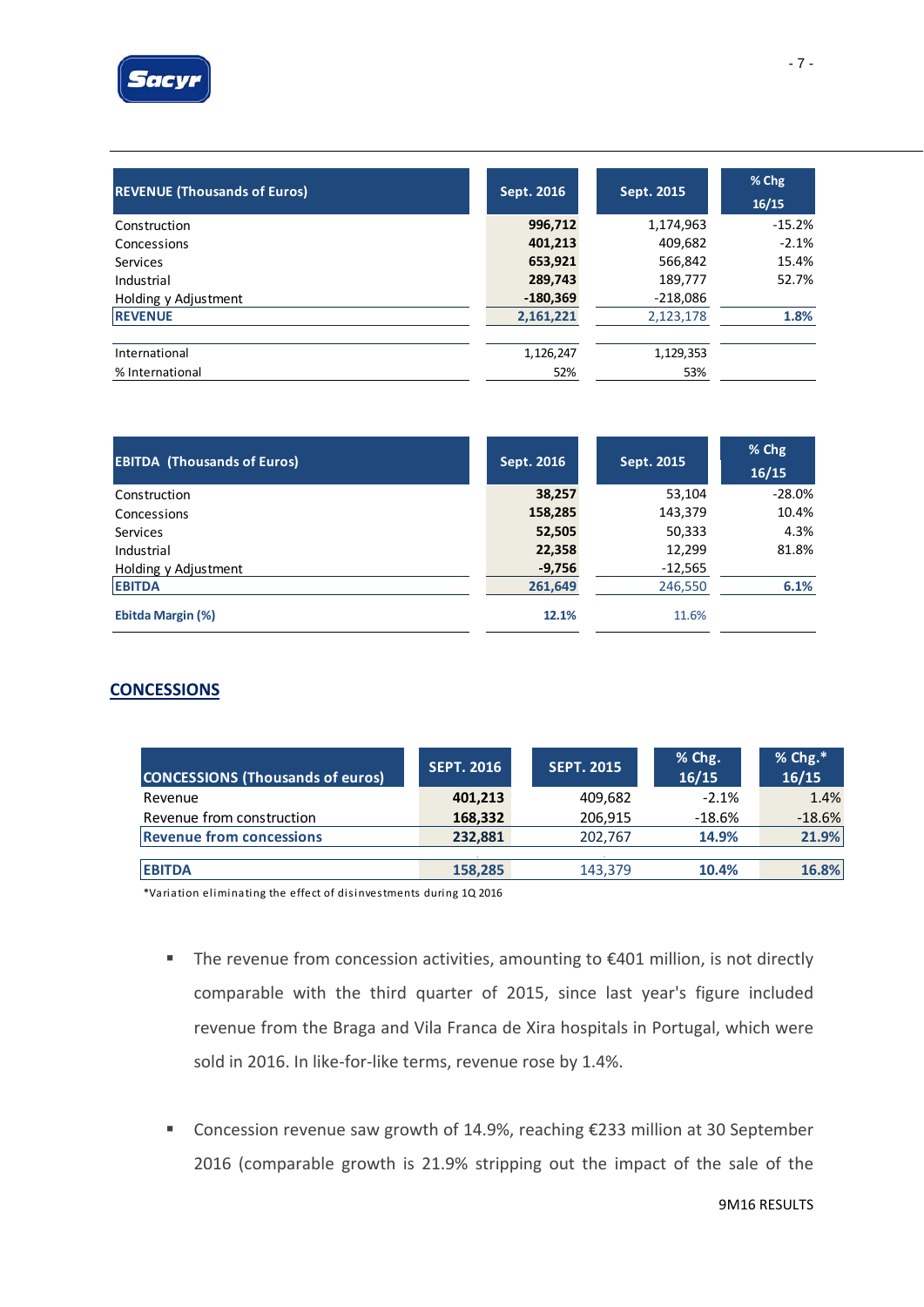

hospitals explained above). This significant growth in revenue can be put down to healthy traffic figures, the partial operational start‐up of the Chilean concessions Rutas de Algarrobo<sup>1</sup> and Rutas del Desierto,<sup>2</sup> plus the contribution made by the Montes de María and Pasto‐Rumichaca toll roads in Colombia and Hospital de Antofagasta in Chile.

- The remaining €168 million corresponded to construction revenue, which was down 19% owing mainly to the reduction in income as a result of completing the construction work on the Chilean motorways (Rutas de Algarrobo and Valles del Bio Bio in 2016 and Rutas del Desierto in September 2015).
- EBITDA also performed extremely well, gaining 10.4% year‐on‐year (+16.8% adjusted to reflect the contributions made by the Braga and Vila Franca de Xira hospitals).

### **SERVICES**

1

- Services posted 15.4% growth in revenue to  $\epsilon$ 654 million, fuelled by the positive performances in all lines of business, in particular the significant growth of the Multiservices and Environment activities, with increases of 25.7% and 12.5%, respectively.
- EBITDA totalled €53 million at 30 September 2016, growing 13.7% in Multiservices, 7.9% in Environment and 1% in Water. The impact of overheads associated with the international expansion process meant that total EBITDA was up 4.3%.

<sup>1</sup> First section in operation in May 2015 and second and last section in May 2016.

<sup>2</sup> Start‐up of the R‐16 section in September 2015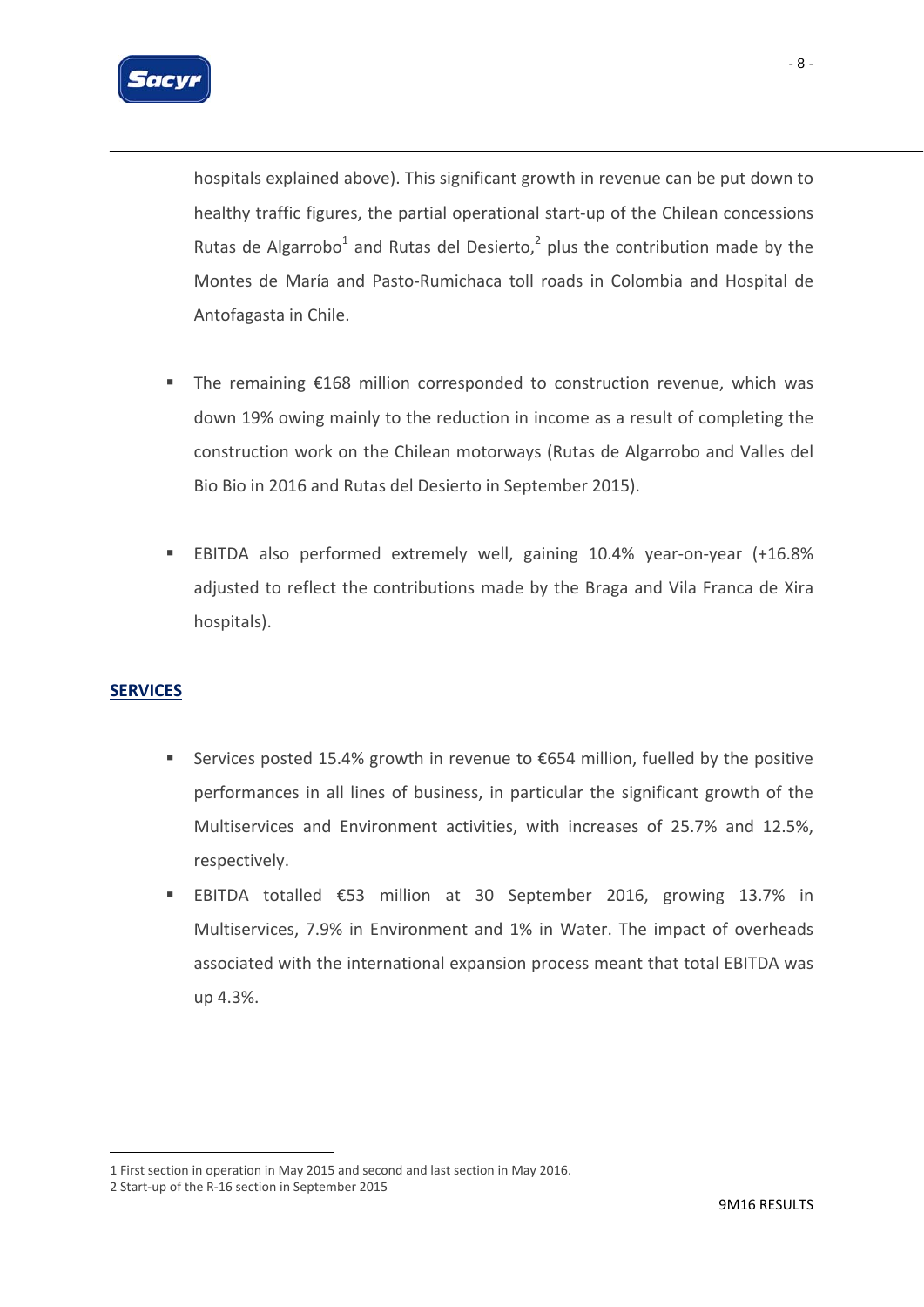

### **INDUSTRIAL**

 Sacyr Industrial continued the trend of significant growth that it has been consolidating each quarter. At 30 September 2016, billings were up 52.7% on 2015 and its contribution to the Group's revenue reached €290 million. Noteworthy was the higher revenue from EPC contracts, which amounted to €212 million (compared to €117 million at 30 September 2015) and represented 73% of revenue for this division. The increase was down to the larger contribution of contracts for the refinery in Pampilla (Peru), the regasification plant in Cartagena (Colombia), the cement plant in Oruro (Bolivia) and the electricity infrastructure projects (Mexico, Peru and Panama), as well as by Sacyr Nervión and Sacyr Fluor.

■ EBITDA at 30 September 2016 was up 82% year on year to €22 million.

### **CONSTRUCTION**

- As we have mentioned throughout the year, construction activity was undermined by the slowdown in the markets where Portuguese subsidiary Somague operates. The situation has persisted since 2015 and has resulted in a 9.7% year-on-year drop in revenue. Revenue from the rest of the construction business was down 16.9%, mostly as a result of completing the work on the Rutas del Algarrobo and Rutas del Bio Bio concessions in Chile, which were in full operation in the third quarter of 2015.
- The slightly negative contribution by Somague to EBITDA at 30 September 2016 is evident in total EBITDA, whereas the rest of the overseas projects are still contributing positively and sustaining the margin. The gross margin was 3.8%, thanks to the 5.4% return commanded by contracts not belonging to Somague.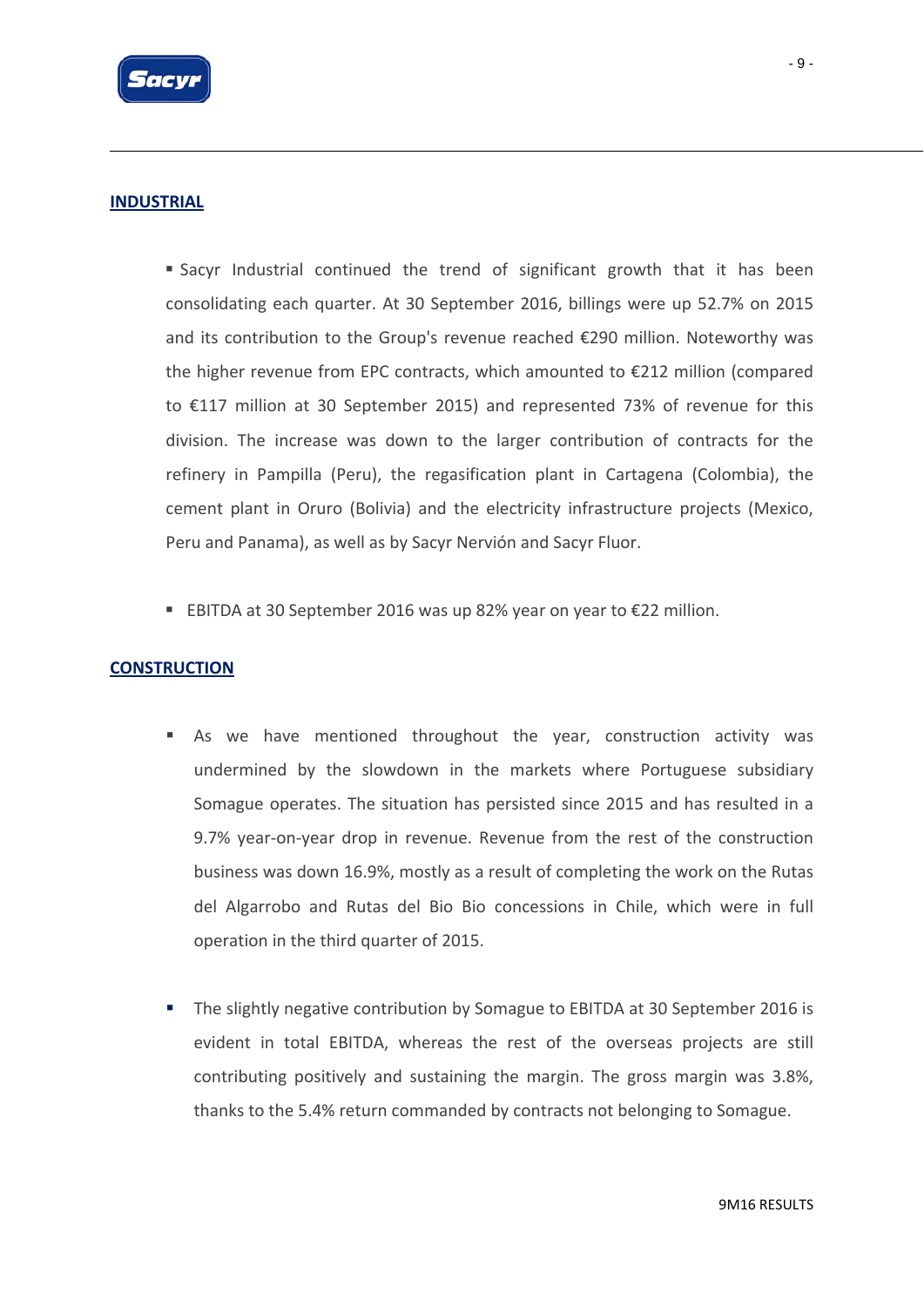

#### **EBIT**

Net profit from operations includes a non-recurring expense in the amount of  $E25.5$  million, as a result of the workforce changes made to the construction activity in Spain and Somague.

#### **FINANCIAL RESULTS**

Net financial losses were €155 million, shedding €32 million (‐17%) year on year thanks to the reduction in bank borrowings and interest costs. The average interest rate on the borrowings stands at 4.06%, compared to 4.69% in the third quarter of 2015.

### **PROFIT AND LOSS OF COMPANIES ACCOUNTED FOR USING THE EQUITY METHOD**

This heading of the income statement includes €109 million from our 8.4% stake in Repsol. The carrying amount of our Repsol stake was €15.6/share at 30 September 2016. At 30 September 2015, this heading included a loss of €300 million as a result of our stake in Repsol, of which €73 million related to our share of Repsol's net profit and €373 million to the write-down to fair value of the investment following the impairment test.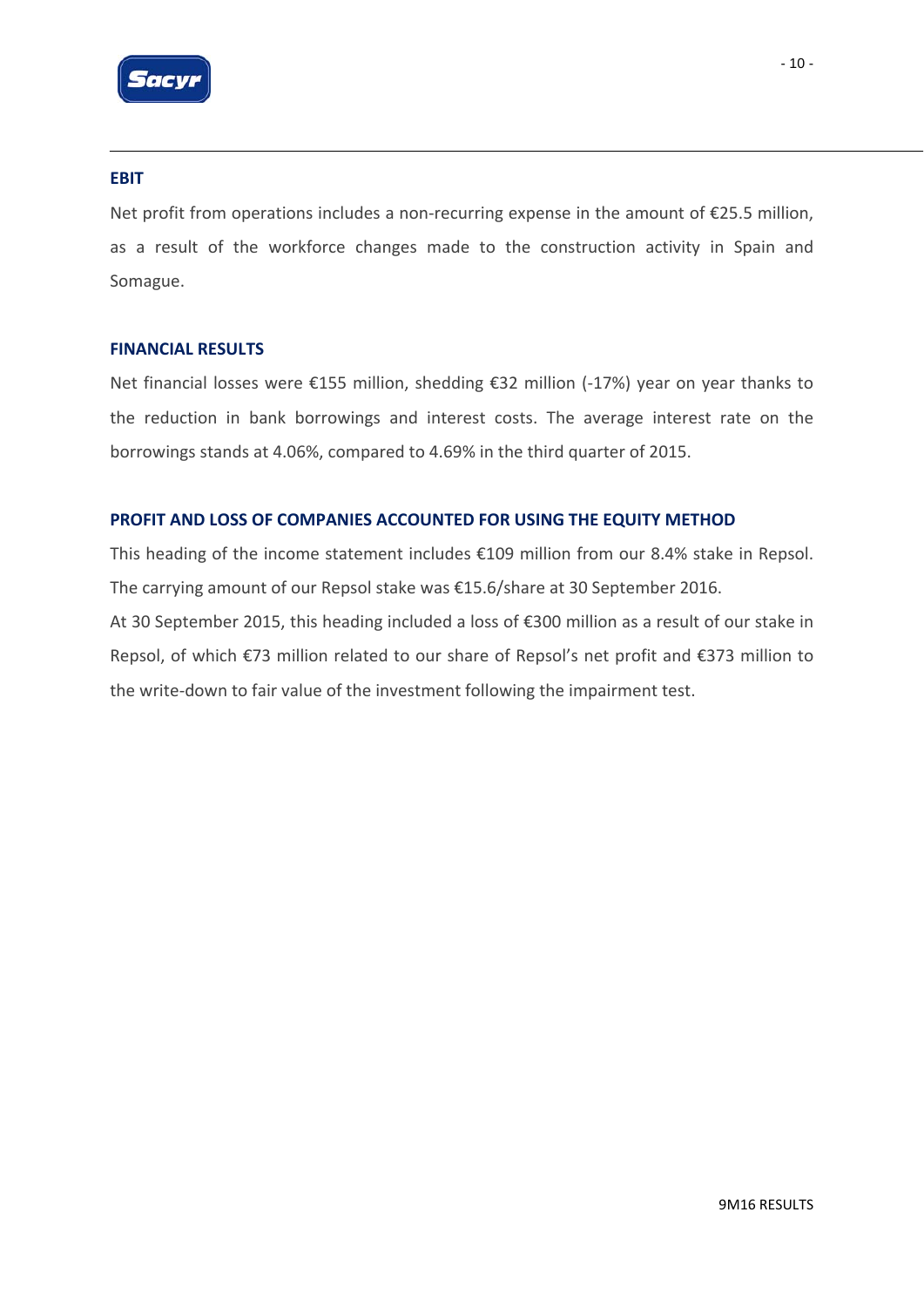

### **III. BACKLOG**

The revenue backlog amounts to €26,240 million, with over 73% of this backlog relating to Sacyr's more recurrent concessions and services businesses, which account for 49% and 25%, respectively, of the total portfolio.

| <b>BACKLOG (Thousands of euros)</b> | Sept. 2016 | International | <b>Spain</b> | % Internat. |
|-------------------------------------|------------|---------------|--------------|-------------|
| Construction                        | 4,280      | 3,560         | 720          | 83%         |
| Concessions                         | 12,895     | 7,578         | 5,318        | 59%         |
| Services                            | 6,516      | 1,917         | 4.599        | 29%         |
| Industrial                          | 2,548      | 526           | 2,022        | 21%         |
| <b>Backlog 3Q 2016</b>              | 26,240     | 13,581        | 12,659       |             |

The backlog will increase in the last quarter of 2016 thanks to the significant contracts already secured, but that were not included at 30 September. These contracts include the following:

- The construction and operation of Route 2 (between Asunción and Coronel Oviedo) and Route 7 (between Coronel Oviedo and Caaguazú) in Paraguay, with a revenue backlog of €1,350 million throughout the 30 years of the concession.
- Ten‐year contract worth €87 million for the collection and transport of municipal solid waste for the eastern part of the city of Madrid.
- The operation of the seawater desalination plant in Sohar, on the Batinah coast, for approximately €1,050 million.

Of Sacyr's backlog, 52% are from international contracts as a result of Sacyr Industrial's Construction and Concessions activities and its EPC projects. Sacyr's actual international presence is even greater considering that these percentages do not include the backlog of our concessions in Italy (Pedemontana–Veneta and Rome–Latina), or the backlog of the Mar 1 toll road concession in Colombia, which are accounted for using the equity method.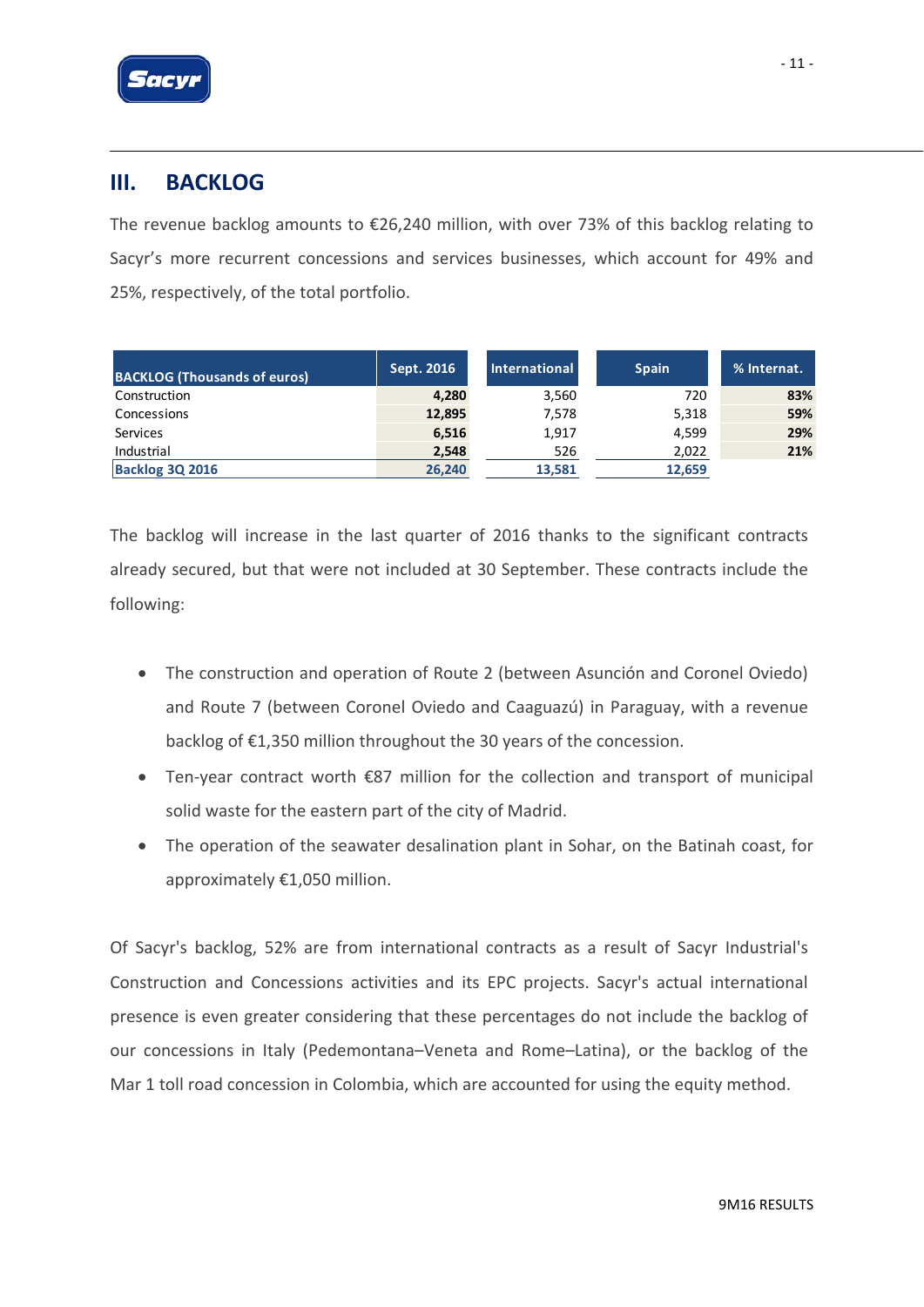

In Construction, international contracts account for 83% of the total, with contracts in Chile, Colombia, Italy, Panama, the United Kingdom, Qatar, Peru, Brazil, Mexico, Uruguay, Portugal, Angola and Morocco, among other countries.

Sacyr's international presence continues to steadily increase in the concessions business. At 30 September 2016, the international backlog of the concessions business accounted for 59%, with operations in Chile, Colombia, Uruguay, Peru, Italy, Ireland and Portugal.

Sacyr Industrial is present in countries such as Australia, the United Kingdom, Bolivia, Mexico, Peru, Panama, Chile, Colombia and Ecuador, as well as Spain, with numerous projects in the Oil&Gas, electricity infrastructure, power plant and waste treatment sectors. It now has backlog projects amounting to €2,548 million. A number of major contracts were secured in the first nine months of the year, including:

- The construction of the new "Nuevo Mundo" compressor station in Peru, in a deal worth €200 million.
- The main contract to upgrade the Chimborazo cement plant in Riobamba (Ecuador) for UCEM (Unión Cementera Nacional), worth €160 million.
- Construction and maintenance contracts awarded by Compañía General de Electricidad de Chile for various medium‐ and high‐voltage power lines, for a total of €108 million.

At Valoriza, the international backlog accounts for 29% of the total, with operations in Algeria, Australia, Portugal, Israel, Oman and other countries, consisting mainly of water projects. The backlog increased in the first nine months of the year thanks to various major contracts, including: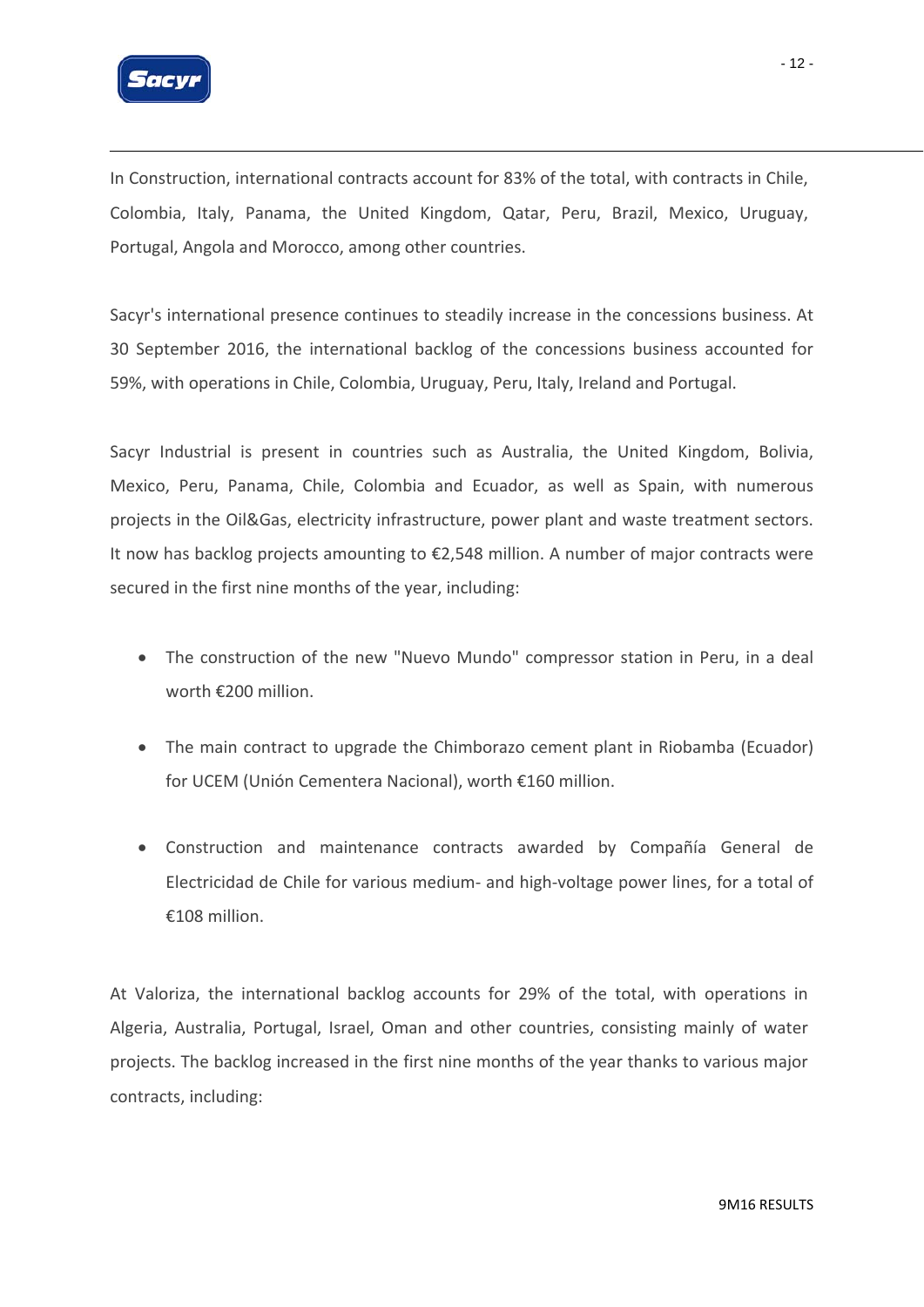

- The contract to design, construct, operate and maintain a seawater desalination plant in Sohar (Oman), a new market for the Group, in a deal worth approximately €1,050 million. Only part of the construction contract, €172 million, was included in Valoriza's backlog at 30 September 2016.
- Street cleaning and waste collection services in the city of Albacete, in a 15‐year contract worth €164 million and which may be extended for an additional five years.
- The home care services contract awarded by the Madrid City Council for the Centro, Arganzuela, Moncloa‐Aravaca, Latina and Carabanchel districts. The concession is worth €154 million and runs for three years, which may be extended for a further three years.
- Subsequent to 30 September 2016, a 10‐year contract worth €87 million for the collection and transport of municipal solid waste for the eastern part of the city of Madrid.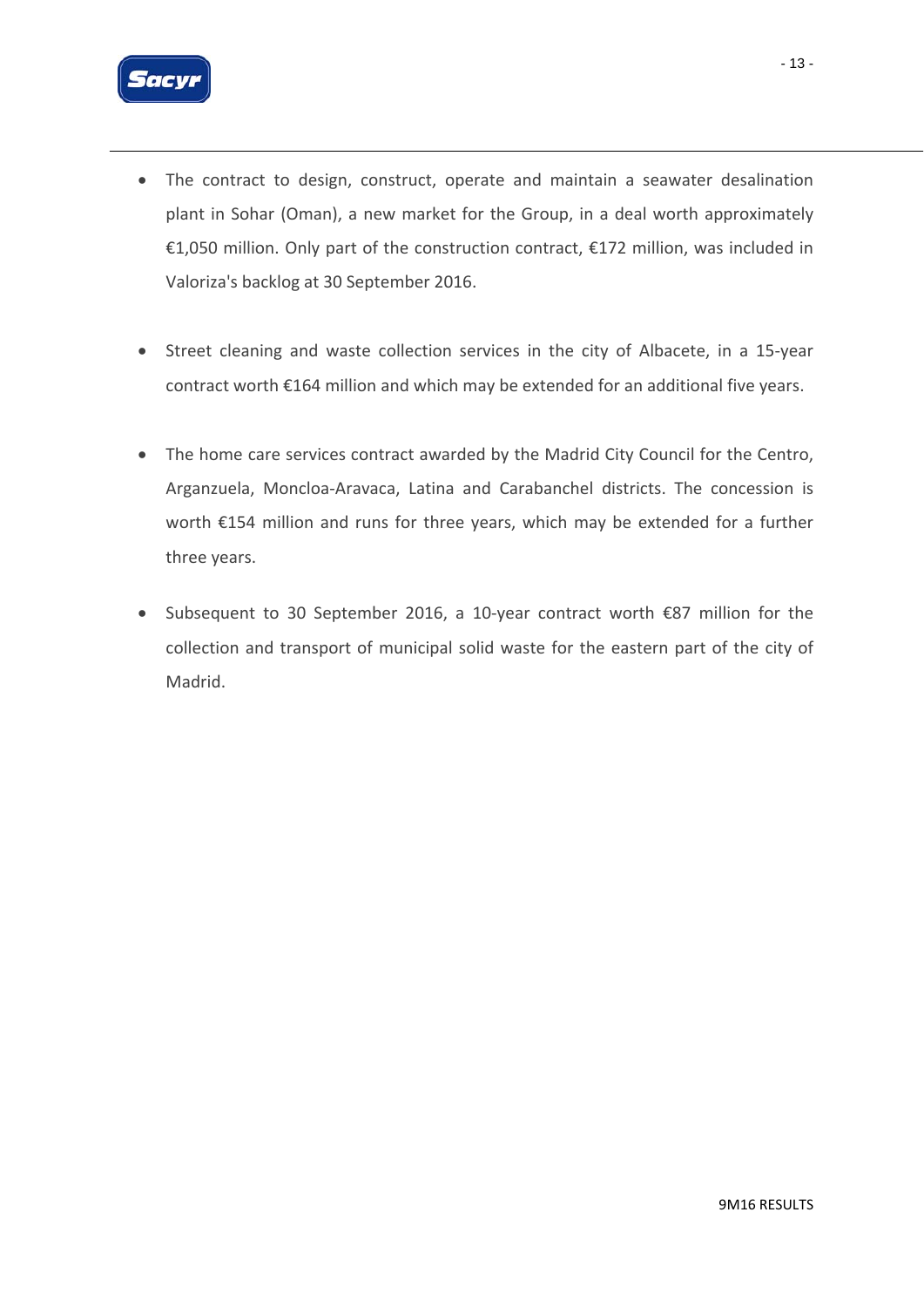

# **IV. CONSOLIDATED BALANCE SHEET**

| <b>BALANCE SHEET</b><br>(Thousands of Euros)                     | <b>SEPT 2016</b> | <b>DEC 2015</b> | <b>Chg 9M16</b> |
|------------------------------------------------------------------|------------------|-----------------|-----------------|
|                                                                  |                  |                 |                 |
| <b>NON CURRENT ASSETS</b>                                        | 6,909,513        | 6,778,086       | 131,426         |
| Intangible Assets                                                | 17,086           | 14,816          | 2,270           |
| Concessions Investments                                          | 1,419,945        | 1,643,853       | $-223,908$      |
| <b>Fixed Assets</b>                                              | 361,800          | 376,148         | $-14,348$       |
| <b>Financial Assets</b>                                          | 3,204,745        | 3,164,864       | 39,881          |
| Receivables from concession assets                               | 1,483,074        | 1,388,989       | 94,085          |
| Other non Current Assets                                         | 236,820          | 2,838           | 233,982         |
| Goodwill                                                         | 186,044          | 186,578         | $-535$          |
| <b>CURRENT ASSETS</b>                                            | 3,408,993        | 3,679,388       | $-270,395$      |
| Non current assets held for sale                                 | 204,899          | 527,535         | $-322,635$      |
| Inventories                                                      | 221,038          | 196,661         | 24,377          |
| Receivables from concession assets                               | 233,094          | 213,985         | 19,110          |
| <b>Accounts Receivable</b>                                       | 2,155,784        | 1,997,458       | 158,327         |
| <b>Financial Assets</b>                                          | 77,713           | 140,928         | $-63,215$       |
| Cash                                                             | 516,464          | 602,822         | $-86,358$       |
| <b>ASSETS = LIABILITIES</b>                                      | 10,318,506       | 10,457,474      | $-138,969$      |
|                                                                  |                  |                 |                 |
| <b>EQUITY</b>                                                    | 1,917,602        | 1,911,589       | 6,013           |
| Shareholder's Equity                                             | 1,665,076        | 1,656,130       | 8,947           |
| Minority Interests                                               | 252,526          | 255,460         | $-2,934$        |
| <b>NON CURRENT LIABILITIES</b>                                   | 5,135,417        | 5,052,321       | 83,096          |
| <b>Financial Debt</b>                                            | 4,133,723        | 4,072,303       | 61,420          |
| Financial Instruments at fair value                              | 168,915          | 161,839         | 7,076           |
| Provisions                                                       | 368,776          | 361,804         | 6,971           |
| Other non current Liabilities                                    | 464,003          | 456,374         | 7,629           |
| <b>CURRENT LIABILITIES</b>                                       | 3,265,486        | 3,493,564       | $-228,077$      |
| Liabilities associated with the non current assets held for sale | 210,587          | 224,186         | $-13,598$       |
| <b>Financial Debt</b>                                            | 689,304          | 850,612         | $-161,308$      |
| Financial Instruments at fair value                              | 21,313           | 27,780          | $-6,467$        |
| Trade Accounts Payable                                           | 1,504,718        | 1,653,847       | $-149,129$      |
| <b>Operating Provisions</b>                                      | 233,052          | 246,248         | $-13,196$       |
| Other current liabilities                                        | 606,512          | 490,891         | 115,621         |

The most significant change to the balance sheet in the first nine months of 2016 was the sale of the 23% interest that Sacyr held in Testa, which was therefore derecognised from assets held for sale following its sale last June.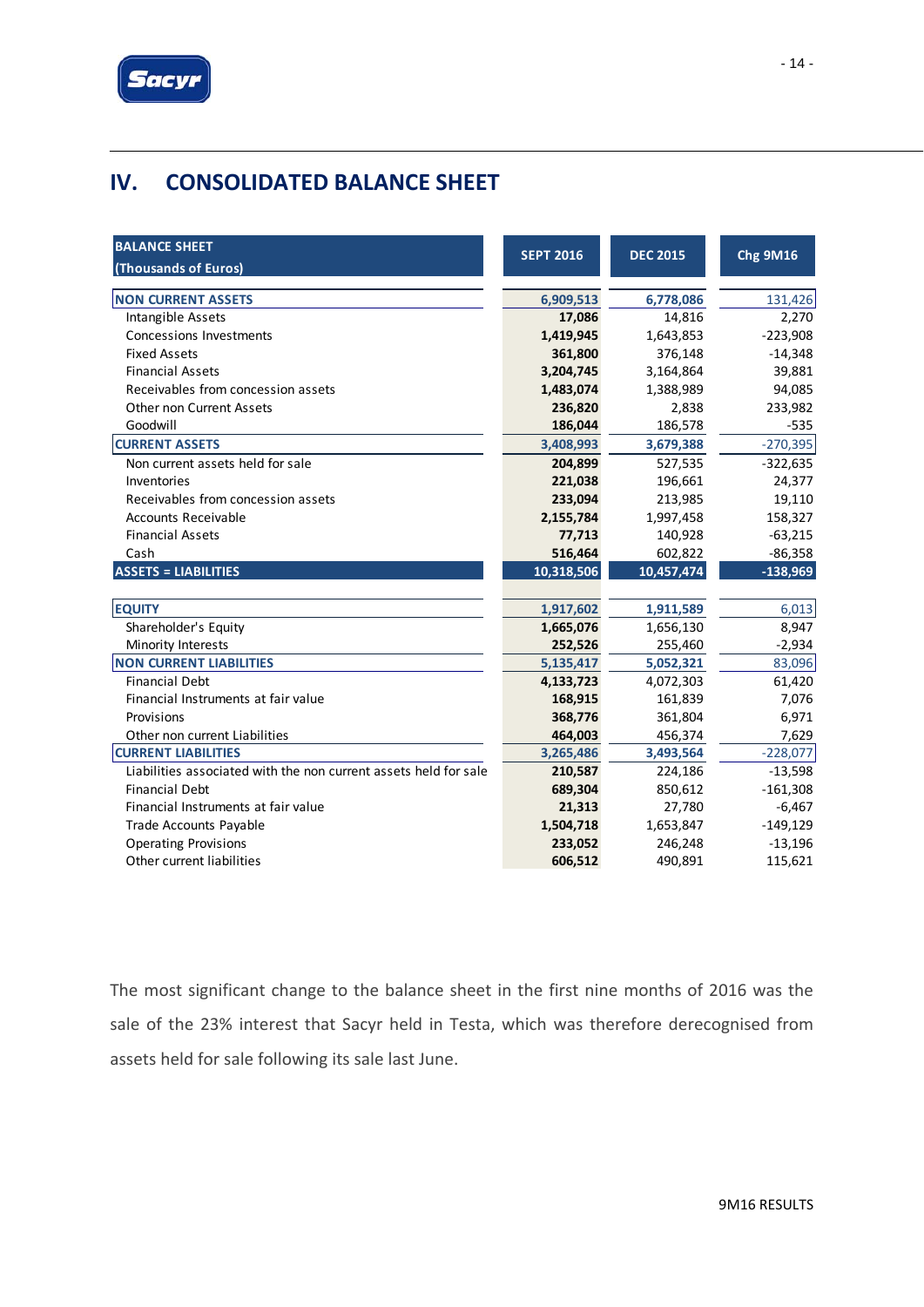

### **EQUITY**

Total equity at 30 September 2016 stood at €1,918 million, of which 86% (or €1,665 million) is attributable to equity holders of Sacyr and €253 million to non‐controlling interests in the Group. At 30 September 2016, share capital amounted to 517 million shares with a par value of €1 each.

### **BORROWINGS**

The Group's net debt amounted to  $\epsilon$ 4,021 million, after discounting the partial early repayment of the loan associated with our stake in Repsol, as payment was made subsequent to the end of the quarter (October 2016) in the amount of  $\epsilon$ 213 million. The breakdown is as follows:

| $\epsilon$ million          | <b>SEPTEMBER 2016</b> | <b>JUNE 2016</b> | <b>CHG 3Q2016</b> |
|-----------------------------|-----------------------|------------------|-------------------|
| <b>Project Finance</b>      | 2,074                 | 2,055            | 19                |
| Other business lines debt   | 306                   | 260              | 46                |
| <b>Total Business Lines</b> | 2,380                 | 2,315            | 65                |
| <b>Repsol</b>               | $1,092*$              | 1,291            | $-200$            |
| Corporate                   | 260                   | 255              | 5                 |
| <b>Bonds</b>                | 289                   | 273              | 16                |
| <b>NET DEBT</b>             | 4,021                 | 4,134            | $-113$            |

\*Itisincluded the early repaymentof RepsolLoan done in October2016 foran amountof €213m.

Corporate debt: the Group's net corporate debt amounted to €260 million, corresponding to working capital used by the parent to coordinate and provide the financial management as the Group's parent company.

9M16 RESULTS In addition, the holding shows a financial liability of €289 million at 30 September 2016, largely on account of the outstanding balance of the convertible bond issue placed in 2014 and due to mature in 2019, and the promissory notes of the ECP programme. On 1 May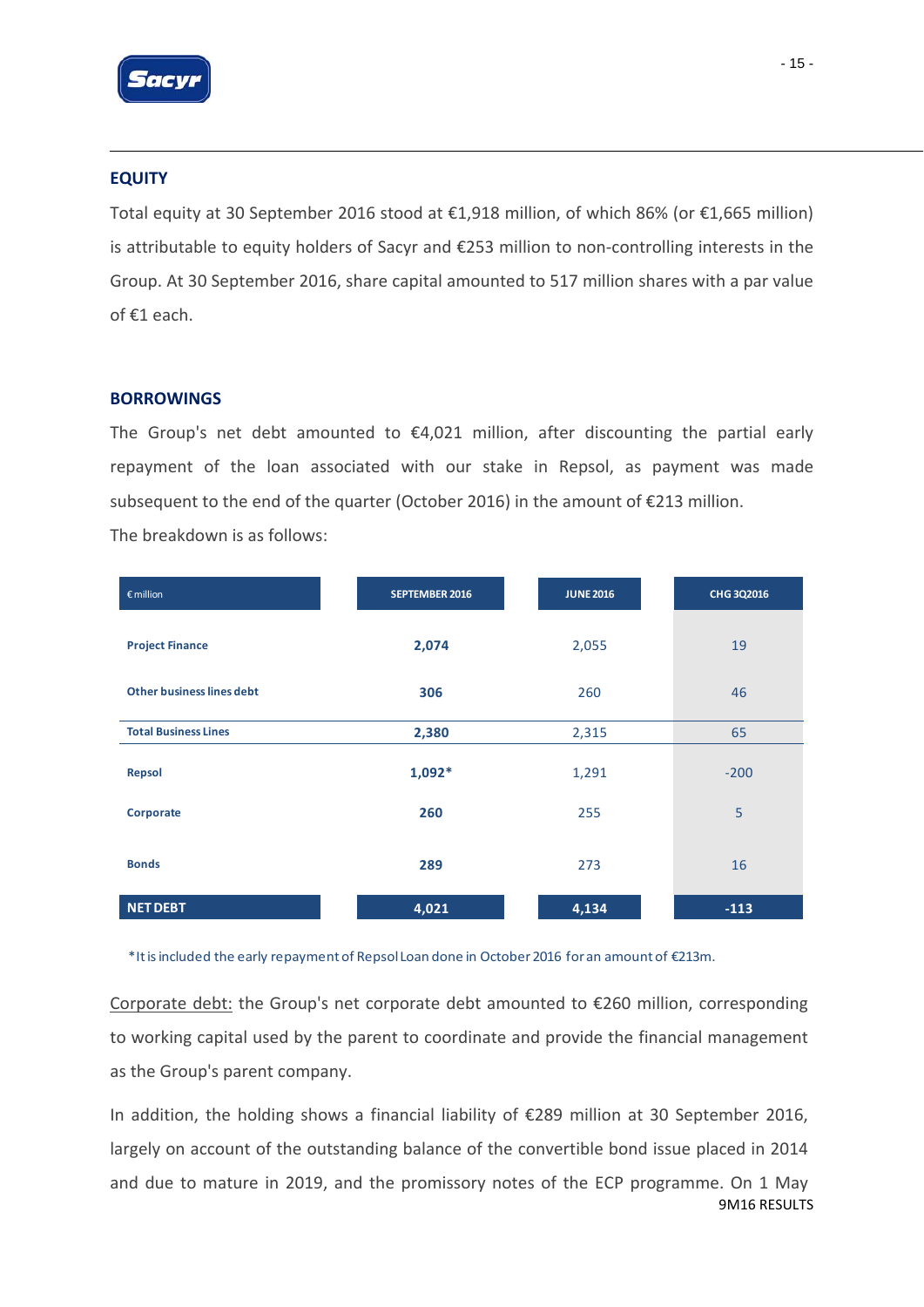

2016, the Group redeemed €200 million of convertible bonds issued in 2011 and falling due in May 2016.

Debt from business activities: amounts to €2,380 million, of which 87% is associated with very long‐term project finance. This debt is repaid with cash flows generated by the businesses.

A total of 79% of the debt from business activities, or €1,855 million, is associated with infrastructure concessions and other concession projects.

Repsol debt: the investment vehicle that holds the 8.4% stake in Repsol had net debt of €1,305 million at 30 September 2016. Subsequent to 30 September 2016, the loan associated with our stake in Repsol was reduced by €213 million. Following this transaction, the outstanding principal on the loan was €1,088 million. The debt, which matures on 31 January 2018, is serviced with Repsol dividends.

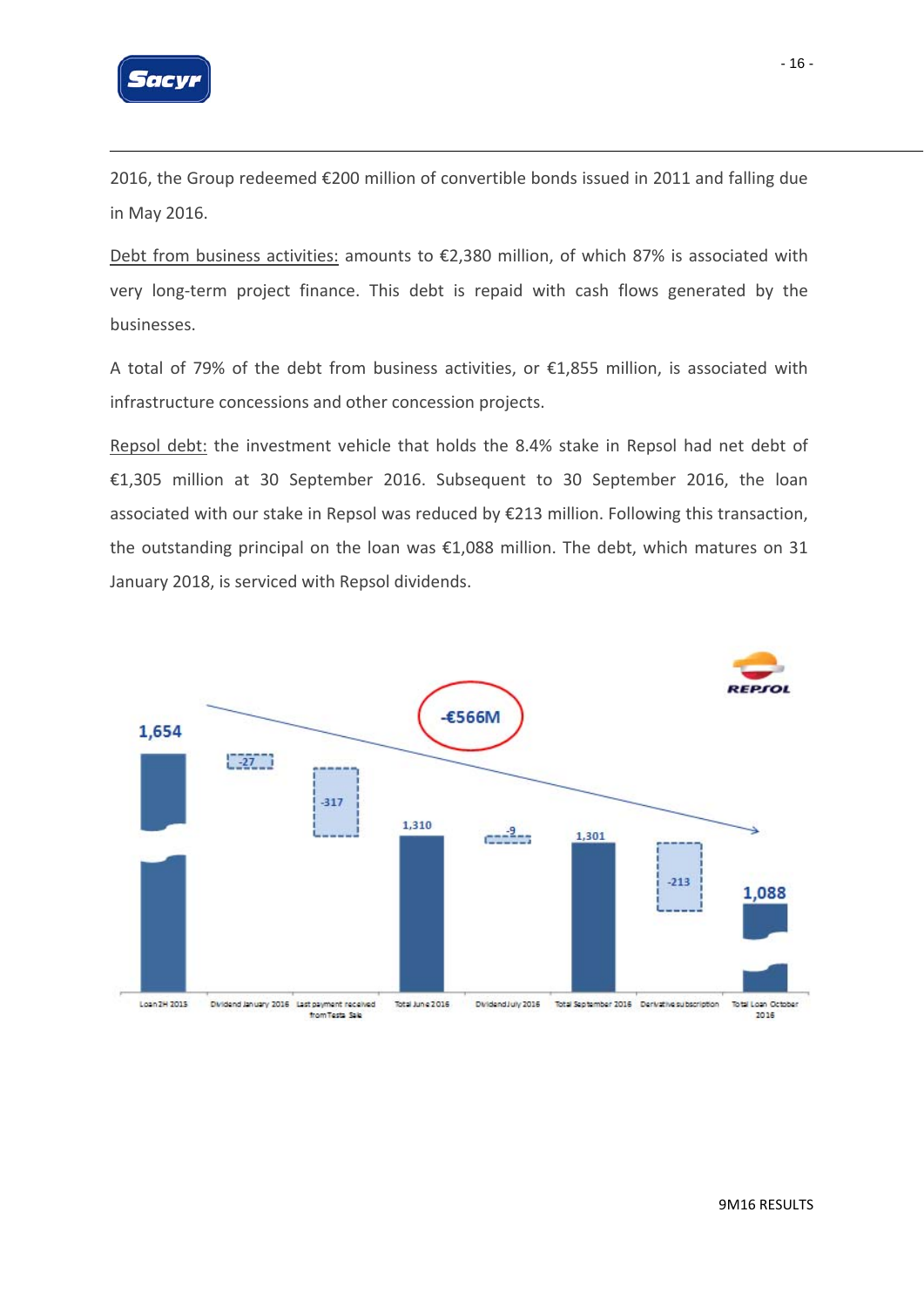### **V. PERFORMANCE ACROSS BUSINESS AREAS**

| <b>CONSOLIDATED INCOME STATEMENT AS OF SEPTEMBER 2016</b> |                     |                                    |                 |                                   |                                          |              |
|-----------------------------------------------------------|---------------------|------------------------------------|-----------------|-----------------------------------|------------------------------------------|--------------|
| (Thousands of Euros)                                      | <b>Construcción</b> | <b>Sacyr</b><br><b>Concesiones</b> | <b>Valoriza</b> | <b>Sacyr</b><br><b>Industrial</b> | <b>Holding and</b><br><b>Adjustments</b> | <b>TOTAL</b> |
|                                                           |                     |                                    |                 |                                   |                                          |              |
| <b>Turnover</b>                                           | 996,712             | 401,213                            | 653,921         | 289,743                           | $-180,369$                               | 2,161,221    |
| <b>Other Sales</b>                                        | 34,287              | 10,242                             | 12,658          | 1,869                             | 1,083                                    | 60,139       |
| <b>Total Income</b>                                       | 1,030,999           | 411,455                            | 666,579         | 291,612                           | $-179,286$                               | 2,221,360    |
| <b>External and Operating Expenses</b>                    | $-992,743$          | $-253,170$                         | $-614,074$      | $-269,254$                        | 169,530                                  | $-1,959,711$ |
| <b>GROSS OPERATING PROFIT</b>                             | 38,257              | 158,285                            | 52,505          | 22,358                            | $-9,756$                                 | 261,649      |
| Depreciation                                              | $-12,715$           | $-34,463$                          | $-25,493$       | $-6,860$                          | $-1,350$                                 | $-80,881$    |
| Trade Provisions and non recurring items                  | $-17,254$           | $-7,624$                           | 1,411           | 2,127                             | $-113$                                   | $-21,454$    |
| <b>NET OPERATING PROFIT</b>                               | 8,287               | 116,198                            | 28,423          | 17,625                            | $-11,219$                                | 159,314      |
| <b>Financial results</b>                                  | $-15,819$           | $-65,630$                          | $-7,513$        | $-2,938$                          | $-62,662$                                | $-154,563$   |
| Forex results                                             | 3,876               | $-2,552$                           | $-343$          | $-1,736$                          | $-77$                                    | $-832$       |
| Results from equity accounted subsidiaries                | $-44$               | 1,480                              | 4,767           | 23                                | 108,910                                  | 115,136      |
| Provisions for financial investments                      | $-2,047$            | $-2,950$                           | $-659$          | $-70$                             | 0                                        | $-5,727$     |
| Change in value of financial instruments at fair value    | 0                   | $-15,273$                          | $-2,732$        | $-1,482$                          | $\Omega$                                 | $-19,487$    |
| Results from sales of non current assets                  | 886                 | 21,313                             | 20              | 279                               | 0                                        | 22,498       |
| <b>PROFIT BEFORE TAXES</b>                                | $-4,862$            | 52,585                             | 21,965          | 11,699                            | 34,952                                   | 116,340      |
| Corporate Tax                                             | $-9,046$            | $-14,851$                          | $-4,505$        | $-5,184$                          | 17,992                                   | $-15,594$    |
| PROFIT FOR CONTINUING ACTIVITIES                          | $-13,907$           | 37,734                             | 17,459          | 6,515                             | 52,944                                   | 100,746      |
| PROFIT FOR DISCONTINUING ACTIVITIES                       | $\overline{0}$      | 0                                  | $\mathbf{0}$    | 0                                 | $\Omega$                                 | $\Omega$     |
| <b>CONSOLIDATE RESULTS</b>                                | $-13,907$           | 37,734                             | 17,459          | 6,515                             | 52,944                                   | 100,746      |
| Minorities                                                | $-99$               | $-11,565$                          | 152             | $-147$                            | 300                                      | $-11,360$    |
| <b>NET ATTRIBUTABLE PROFIT</b>                            | $-14,007$           | 26,169                             | 17,612          | 6,368                             | 53,244                                   | 89,386       |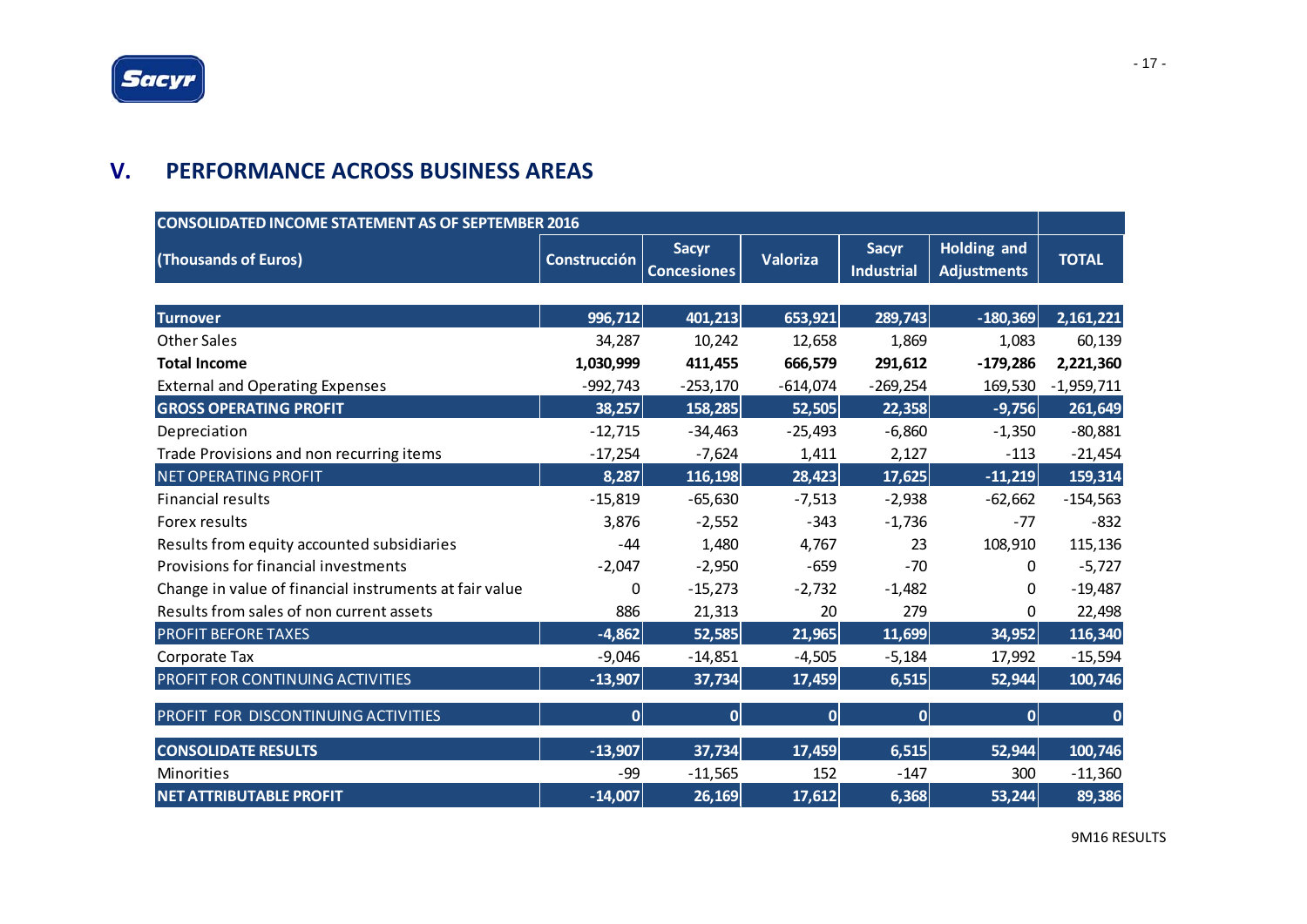

| <b>CONSOLIDATED INCOME STATEMENT AS OF SEPTEMBRE 2015</b> |                     |                                    |            |                                   |                                          |              |  |  |  |
|-----------------------------------------------------------|---------------------|------------------------------------|------------|-----------------------------------|------------------------------------------|--------------|--|--|--|
| (Thousands of Euros)                                      | <b>Construcción</b> | <b>Sacyr</b><br><b>Concesiones</b> | Valoriza   | <b>Sacyr</b><br><b>Industrial</b> | <b>Holding and</b><br><b>Adjustments</b> | <b>TOTAL</b> |  |  |  |
|                                                           |                     |                                    |            |                                   |                                          |              |  |  |  |
| <b>Turnover</b>                                           | 1,174,963           | 409,682                            | 566,842    | 189,777                           | $-218,086$                               | 2,123,178    |  |  |  |
| <b>Other Sales</b>                                        | 53,889              | 11,186                             | 9,533      | 3,459                             | $-283$                                   | 77,784       |  |  |  |
| <b>Total Income</b>                                       | 1,228,853           | 420,868                            | 576,375    | 193,236                           | $-218,370$                               | 2,200,962    |  |  |  |
| <b>External and Operating Expenses</b>                    | $-1, 175, 748$      | $-277,489$                         | $-526,042$ | $-180,937$                        | 205,804                                  | $-1,954,412$ |  |  |  |
| <b>GROSS OPERATING PROFIT</b>                             | 53,104              | 143,379                            | 50,333     | 12,299                            | $-12,565$                                | 246,550      |  |  |  |
| Depreciation                                              | $-18,127$           | $-31,879$                          | $-22,641$  | $-5,475$                          | $-1,192$                                 | $-79,314$    |  |  |  |
| Trade Provisions and non recurring items                  | 3,095               | $-5,103$                           | $-2,507$   | 1,470                             | $-30,001$                                | $-33,046$    |  |  |  |
| <b>NET OPERATING PROFIT</b>                               | 38,072              | 106,397                            | 25,185     | 8,294                             | $-43,758$                                | 134,190      |  |  |  |
| <b>Financial results</b>                                  | $-13,476$           | $-63,873$                          | $-8,283$   | $-1,986$                          | $-98,740$                                | $-186,358$   |  |  |  |
| Forex results                                             | 1,910               | $-511$                             | $-45$      | 1,635                             | 979                                      | 3,968        |  |  |  |
| Results from equity accounted subsidiaries                | 70                  | 2,593                              | 3,362      | 63                                | $-300,585$                               | $-294,497$   |  |  |  |
| Provisions for financial investments                      | $-169$              | $-2,628$                           | $-738$     | $-1$                              | $-99,994$                                | $-103,530$   |  |  |  |
| Change in value of financial instruments at fair value    | 0                   | $-24,175$                          | $-2,871$   | $-1,615$                          | 0                                        | $-28,661$    |  |  |  |
| Results from sales of non current assets                  | 901                 | 49                                 | 1          | 0                                 | 1                                        | 952          |  |  |  |
| <b>PROFIT BEFORE TAXES</b>                                | 27,308              | 17,852                             | 16,611     | 6,390                             | $-542,097$                               | $-473,936$   |  |  |  |
| Corporate Tax                                             | $-18,684$           | $-4,162$                           | $-4,818$   | $-2,020$                          | $-156,267$                               | $-185,951$   |  |  |  |
| PROFIT FOR CONTINUING ACTIVITIES                          | 8,624               | 13,690                             | 11,793     | 4,370                             | $-698,364$                               | $-659,887$   |  |  |  |
| PROFIT FOR DISCONTINUING ACTIVITIES                       | 0                   | $\overline{0}$                     | 0          | 0                                 | 1,203,393                                | 1,203,393    |  |  |  |
| <b>CONSOLIDATE RESULTS</b>                                | 8,624               | 13,690                             | 11,793     | 4,370                             | 505,029                                  | 543,506      |  |  |  |
| <b>Minorities</b>                                         | -8                  | $-11,072$                          | 319        | $-609$                            | 133                                      | $-11,237$    |  |  |  |
| <b>NET ATTRIBUTABLE PROFIT</b>                            | 8,616               | 2,618                              | 12,112     | 3,761                             | 505,162                                  | 532,269      |  |  |  |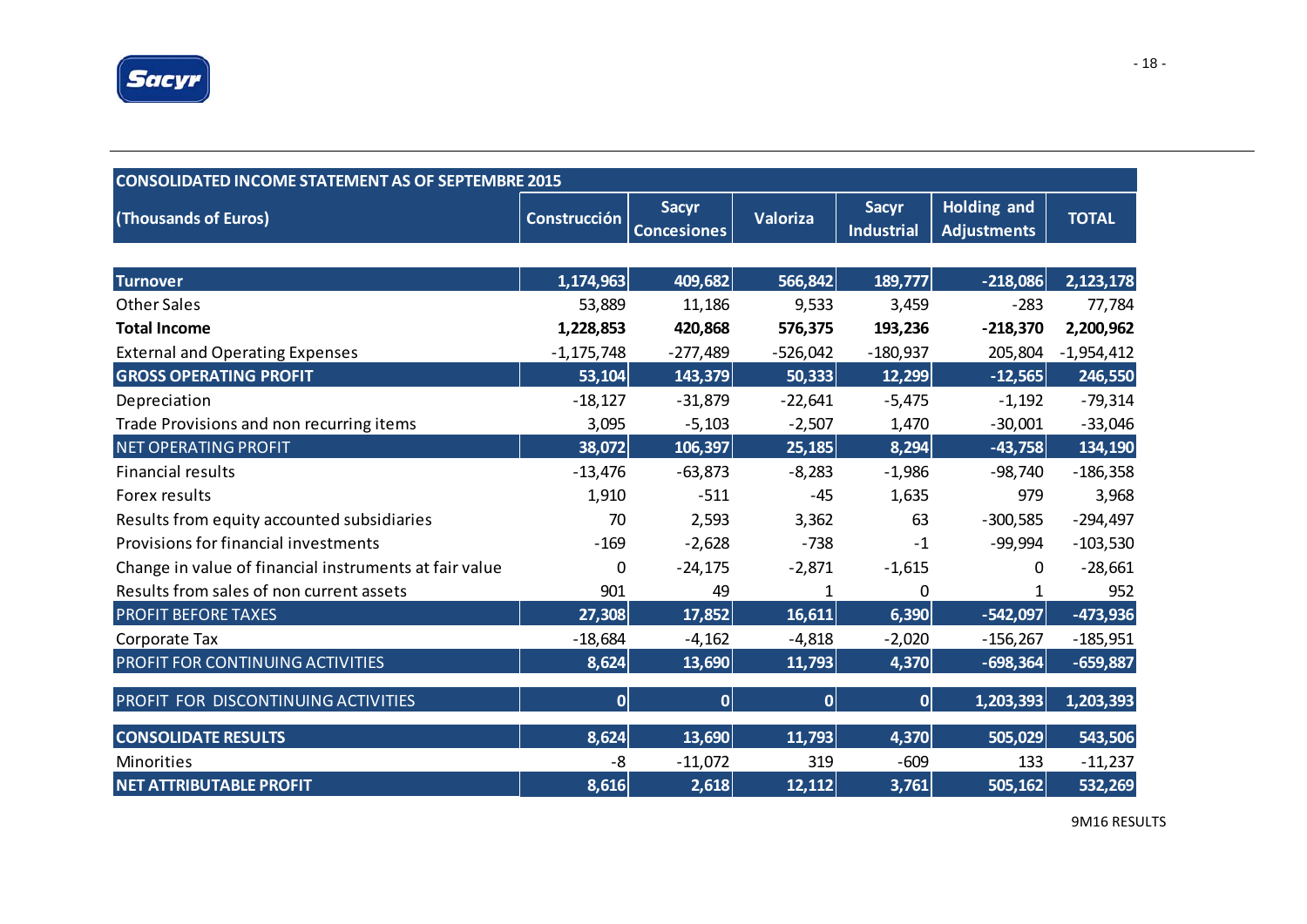

| <b>CONSOLIDATED BALANCE SHEET AS OF SEPTEMBER 2016</b>           |                     |                                    |                 |                            |                                    |              |
|------------------------------------------------------------------|---------------------|------------------------------------|-----------------|----------------------------|------------------------------------|--------------|
| (Thousands of Euros)                                             | <b>Construcción</b> | <b>Sacyr</b><br><b>Concesiones</b> | <b>Valoriza</b> | Sacyr<br><b>Industrial</b> | <b>Holding y</b><br><b>Ajustes</b> | <b>TOTAL</b> |
|                                                                  |                     |                                    |                 |                            |                                    |              |
| <b>NON CURRENT ASSETS</b>                                        | 365,298             | 3,294,547                          | 664,211         | 200,840                    | 2,384,617                          | 6,909,513    |
| <b>Intangible Assets</b>                                         | 649                 | 37                                 | 11,397          | 3,730                      | 1,272                              | 17,086       |
| <b>Concessions Investments</b>                                   | 51,569              | 1,096,207                          | 259,948         | 12,220                     | 0                                  | 1,419,945    |
| <b>Fixed Assets</b>                                              | 119,574             | 3,259                              | 132,623         | 102,943                    | 3,401                              | 361,800      |
| <b>Financial Assets</b>                                          | 155,157             | 547,899                            | 107,627         | 14,118                     | 2,379,944                          | 3,204,745    |
| Receivables for concession assets                                | 18,738              | 1,413,081                          | 51,255          | 0                          | 0                                  | 1,483,074    |
| <b>Other non Current Assets</b>                                  | 0                   | 234,063                            | 2,757           | 0                          | 0                                  | 236,820      |
| Goodwill                                                         | 19,610              | 0                                  | 98,604          | 67,829                     | 0                                  | 186,044      |
| <b>CURRENT ASSETS</b>                                            | 2,425,253           | 632,412                            | 583,901         | 210,674                    | $-443,246$                         | 3,408,993    |
| Non current assets held for sale                                 | $\Omega$            | $\mathbf 0$                        | $\mathbf 0$     | $\mathbf 0$                | 204,899                            | 204,899      |
| Inventories                                                      | 159,624             | 20,631                             | 22,784          | 17,529                     | 470                                | 221,038      |
| Receivables for concession assets                                | 31                  | 231,052                            | 2,012           | $\Omega$                   | 0                                  | 233,094      |
| <b>Accounts Receivable</b>                                       | 2,059,778           | 114,168                            | 394,030         | 132,287                    | $-544,478$                         | 2, 155, 784  |
| <b>Financial Assets</b>                                          | 63,073              | 29,676                             | 84,389          | 11,801                     | $-111,226$                         | 77,713       |
| Cash                                                             | 142,747             | 236,885                            | 80,687          | 49,057                     | 7,088                              | 516,464      |
| <b>ASSETS = LIABILITIES</b>                                      | 2,790,551           | 3,926,958                          | 1,248,112       | 411,514                    | 1,941,370                          | 10,318,506   |
|                                                                  |                     |                                    |                 |                            |                                    |              |
| <b>Equity</b>                                                    | 513,578             | 761,597                            | 263,602         | 131,846                    | 246.979                            | 1,917,602    |
| Shareholder's Equity                                             | 517,815             | 559,866                            | 254,562         | 82,582                     | 250,251                            | 1,665,076    |
| <b>Minority Interests</b>                                        | $-4,237$            | 201,731                            | 9,040           | 49,264                     | $-3,272$                           | 252,526      |
| <b>NON CURRENT LIABILITIES</b>                                   | 694,810             | 2,574,621                          | 481,785         | 74,564                     | 1,309,637                          | 5,135,417    |
| <b>Financial Debt</b>                                            | 213,949             | 1,904,743                          | 203,403         | 60,691                     | 1,750,937                          | 4,133,723    |
| Financial Instruments at fair value                              | 0                   | 147,127                            | 20,014          | 1,773                      | 0                                  | 168,915      |
| Provisions                                                       | 330,686             | 93,099                             | 84,400          | 3,829                      | $-143,238$                         | 368,776      |
| Other non current Liabilities                                    | 150,175             | 429,651                            | 173,968         | 8,271                      | $-298,062$                         | 464,003      |
| <b>CURRENT LIABILITIES</b>                                       | 1,582,163           | 590,740                            | 502,725         | 205,104                    | 384,754                            | 3,265,486    |
| Liabilities associated with the non current assets held for sale | $\mathbf 0$         | 0                                  | $\mathbf 0$     | 0                          | 210,587                            | 210,587      |
| <b>Financial Debt</b>                                            | 231,875             | 211,011                            | 107,910         | 47,689                     | 90,819                             | 689,304      |
| Financial instruments at fair value                              | 0                   | 18,867                             | 1,453           | 994                        | 0                                  | 21,313       |
| <b>Trade Accounts Payable</b>                                    | 876,914             | 228,878                            | 221,605         | 121,980                    | 55,340                             | 1,504,718    |
| <b>Operating Provisions</b>                                      | 90,220              | 4,955                              | 20,514          | 771                        | 116,592                            | 233,052      |
| Other current liabilities                                        | 383,154             | 127,030                            | 151,243         | 33,670                     | $-88,584$                          | 606,512      |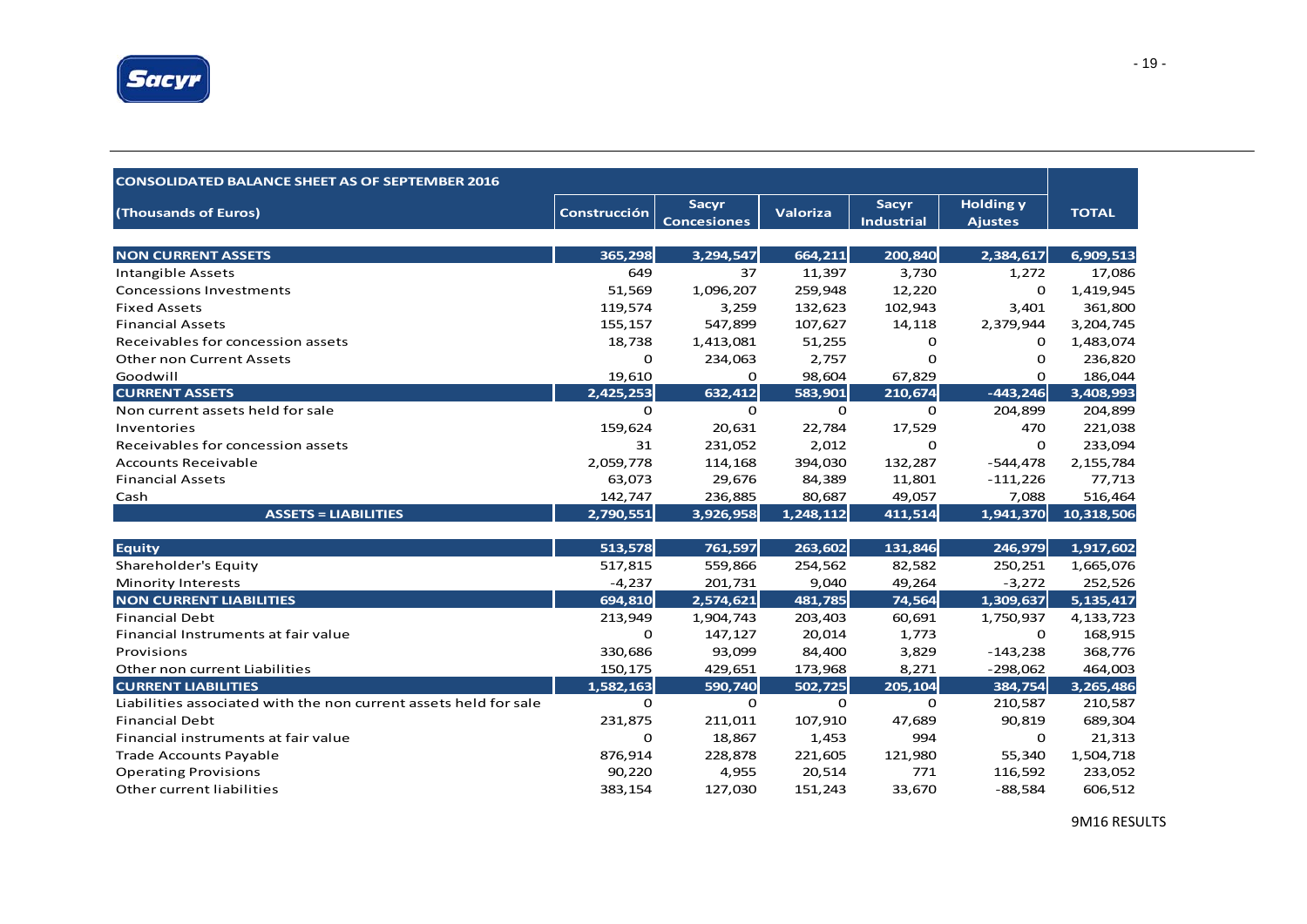

| <b>CONSOLIDATED BALANCE SHEET AS OF DECEMBER 2015</b>            |                     |                                    |                 |                            |                                    |              |
|------------------------------------------------------------------|---------------------|------------------------------------|-----------------|----------------------------|------------------------------------|--------------|
| (Thousands of Euros)                                             | <b>Construcción</b> | <b>Sacyr</b><br><b>Concesiones</b> | <b>Valoriza</b> | Sacyr<br><b>Industrial</b> | <b>Holding y</b><br><b>Ajustes</b> | <b>TOTAL</b> |
|                                                                  |                     |                                    |                 |                            |                                    |              |
| <b>NON CURRENT ASSETS</b>                                        | 372,995             | 3, 181, 176                        | 640,974         | 203,575                    | 2,379,366                          | 6,778,086    |
| <b>Intangible Assets</b>                                         | 130                 | 50                                 | 7,805           | 5,285                      | 1,547                              | 14,816       |
| <b>Concessions Investments</b>                                   | 48,220              | 1,353,153                          | 242,480         | $\mathbf 0$                | $\mathbf{O}$                       | 1,643,853    |
| <b>Fixed Assets</b>                                              | 137,004             | 3,618                              | 125,395         | 106,725                    | 3,406                              | 376,148      |
| <b>Financial Assets</b>                                          | 149,568             | 506,007                            | 111,139         | 23,736                     | 2,374,414                          | 3,164,864    |
| Receivables for concession assets                                | 18,738              | 1,318,348                          | 51,903          | 0                          | 0                                  | 1,388,989    |
| <b>Other non Current Assets</b>                                  | $\mathbf 0$         | 0                                  | 2,838           | $\Omega$                   | 0                                  | 2,838        |
| Goodwill                                                         | 19,335              | 0                                  | 99,414          | 67,829                     | 0                                  | 186,578      |
| <b>CURRENT ASSETS</b>                                            | 2,517,202           | 558,394                            | 441,862         | 162,699                    | $-770$                             | 3,679,388    |
| Non current assets held for sale                                 | $\mathbf 0$         | $\mathbf 0$                        | $\mathbf 0$     | $\mathbf 0$                | 527,535                            | 527,535      |
| Inventories                                                      | 165,121             | 2,570                              | 14,477          | 13,799                     | 695                                | 196,661      |
| Receivables for concession assets                                | 125                 | 210,174                            | 3,686           | $\Omega$                   | $\mathbf 0$                        | 213,985      |
| <b>Accounts Receivable</b>                                       | 2,022,576           | 133,392                            | 338,643         | 83,249                     | $-580,403$                         | 1,997,458    |
| <b>Financial Assets</b>                                          | 117,712             | 28,010                             | 14,691          | 452                        | $-19,937$                          | 140,928      |
| Cash                                                             | 211,668             | 184,248                            | 70,365          | 65,200                     | 71,341                             | 602,822      |
| <b>ASSETS = LIABILITIES</b>                                      | 2,890,197           | 3,739,570                          | 1,082,836       | 366,275                    | 2,378,596                          | 10,457,474   |
| <b>Equity</b>                                                    | 563,458             | 738,168                            | 252,538         | 132,715                    | 224,711                            | 1,911,589    |
| Shareholder's Equity                                             | 567,989             | 529,912                            | 247,257         | 83,234                     | 227,738                            | 1,656,130    |
| <b>Minority Interests</b>                                        | $-4,531$            | 208,256                            | 5,280           | 49,481                     | $-3,026$                           | 255,460      |
| <b>NON CURRENT LIABILITIES</b>                                   | 567,340             | 2,420,860                          | 423,192         | 62,642                     | 1,578,287                          | 5,052,321    |
| <b>Financial Debt</b>                                            | 118,875             | 1,730,853                          | 182,038         | 46,666                     | 1,993,872                          | 4,072,303    |
| Financial Instruments at fair value                              | $\mathbf 0$         | 140,545                            | 19,286          | 2,009                      | $\mathbf 0$                        | 161,839      |
| Provisions                                                       | 335,927             | 82,947                             | 58,501          | 5,642                      | $-121,213$                         | 361,804      |
| Other non current Liabilities                                    | 112,539             | 466,515                            | 163,367         | 8,325                      | $-294,372$                         | 456,374      |
| <b>CURRENT LIABILITIES</b>                                       | 1,759,399           | 580,544                            | 407,107         | 170,918                    | 575,596                            | 3,493,564    |
| Liabilities associated with the non current assets held for sale | $\mathbf 0$         | 0                                  | 0               | O                          | 224,186                            | 224,186      |
| <b>Financial Debt</b>                                            | 261,846             | 200,956                            | 79,589          | 30,635                     | 277,587                            | 850,612      |
| Financial instruments at fair value                              | 0                   | 24,562                             | 1,373           | 1,846                      | 0                                  | 27,780       |
| <b>Trade Accounts Payable</b>                                    | 1,051,074           | 255,295                            | 160,095         | 105,605                    | 81,778                             | 1,653,847    |
| <b>Operating Provisions</b>                                      | 98,162              | 3,714                              | 25,240          | 2,830                      | 116,302                            | 246,248      |
| Other current liabilities                                        | 348,317             | 96,017                             | 140,810         | 30,003                     | $-124,256$                         | 490,891      |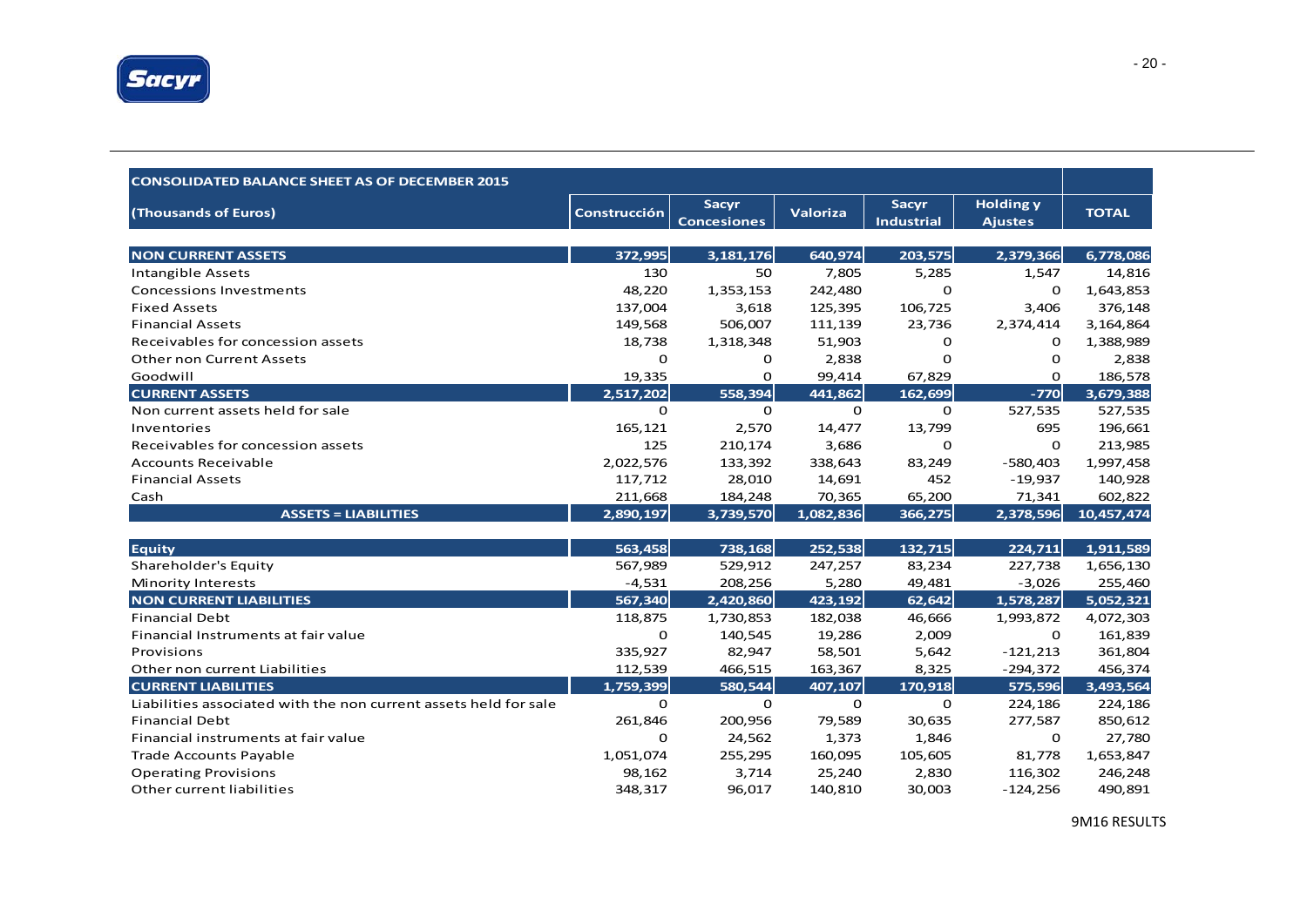

### **CONSTRUCTION**

| <b>CONSTRUCTION (Thousands of euros)</b> | <b>SEPT. 2016</b> | <b>SEPT. 2015</b> | % Chg     |
|------------------------------------------|-------------------|-------------------|-----------|
| <b>Revenue</b>                           | 997               | 1,175             | $-15.2%$  |
| Sacyr Construcción                       | 742               | 893               | 16.9%     |
| Somague                                  | 255               | 282               | $-9.7\%$  |
| EBITDA <sup>1</sup>                      | 38                | 53                | $-28.0\%$ |
| Sacyr Construcción                       | 40                | 48                | $-16.8%$  |
| Somague                                  | (2)               | 5                 | n.s.      |
| <b>EBITDA Margin</b>                     | 3.8%              | 4.5%              |           |
| <b>EBITDA Margin Sacyr Construcción</b>  | 5.4%              | 5.4%              |           |
| <b>EBITDA Margin Somague</b>             | $-0.7%$           | 1.8%              |           |

**EBITDA1: does not include the nonrecurring expense produced by the employment regulation plan of Sacyr Construction and Somague, for an amount of €25.5m in 2016**

Revenue from the Construction business through 30 September 2016 totalled €997 million. Business was down 15.2% year on year, largely in response to the continued slowdown in Spain and also at our Portuguese subsidiary Somague, where business has been slow for a year now. Revenue from the rest of the construction business was down 16.9%, mostly as a result of completing the work on the Rutas del Algarrobo and Rutas del Bio Bio concessions in Chile, which were in full operation in 2015.

Turning to EBITDA, the scant contribution made by Somague at 30 September 2016 is reflected in the construction business, where projects for the other international markets are still contributing positively and sustaining the margin. The total gross margin was 3.8%, thanks to the 5.4% return commanded by contracts not belonging to Somague.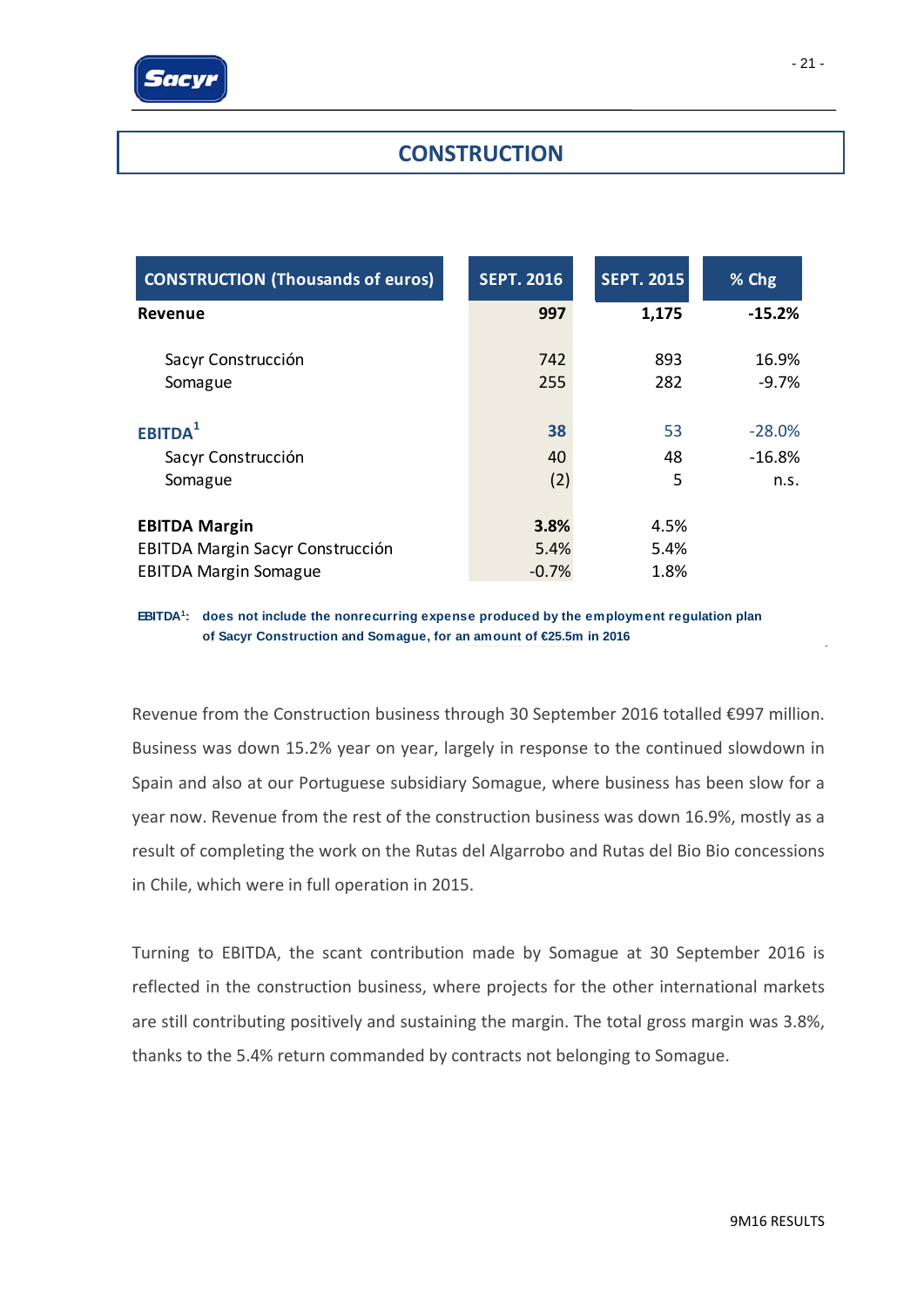

At 30 September 2016, net profit from the construction company reflects the one‐off negative impact of €25.5 million as a result of the workforce changes made to the construction business in Spain and Somague, in order to adjust the organisation's structure to the current market situation. No amount was recognised in this connection at 30 September 2015.

The construction backlog stood at €4,280 million at 30 September 2016, covering 39 months of operations at current turnover rates. The international construction backlog represents 83% of the total backlog.

Construction contracts secured as of 30 September 2016 included the contract for special installations at the "Kinaxixi 2" commercial and business complex in Luanda (Angola) for €118 million; the contract to construct an industrial warehouse in Rivas Vaciamadrid (Spain) for €16 million; the contract to enlarge and remodel the National Bank of Angola for €7 million; and the contract to construct the "Canto da Maia" school in Azores for €5 million.

Sacyr secured a contract through its Italian subsidiary SIS for the construction and 43‐year operation of the Rome–Latina toll road, spanning 186 km, with the total investment expected to reach €2,800 million. The project requires 78 viaducts and overpasses to be built for a combined length of 23,700 metres, plus two tunnels stretching 2,350 metres in total, five cut‐and‐cover tunnels, 17 junctions and three central toll booths, among other infrastructure.

Subsequent to 30 September 2016, Sacyr entered the market in Paraguay with the award of the construction and operation of Route 2 (between Asunción and Coronel Oviedo) and Route 7 (between Coronel Oviedo and Caaguazú) with an expected total investment of €475 million.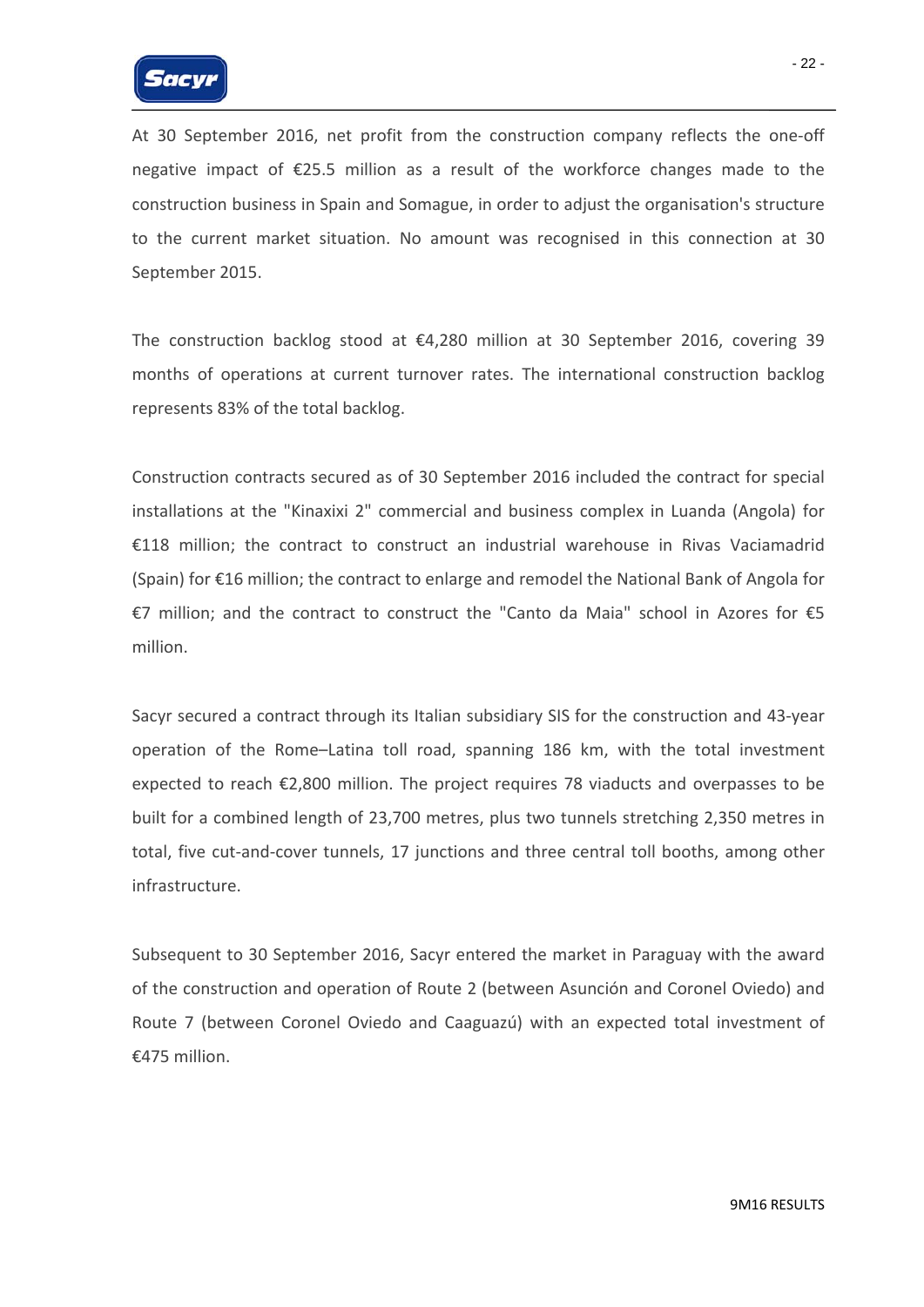# **SACYR CONCESIONES**

| <b>CONCESSIONS (Thousands of euros)</b> | <b>SEPT. 2016</b> | <b>SEPT. 2015</b> | % Chg.<br>16/15 | $%$ Chg. $*$<br>16/15 |
|-----------------------------------------|-------------------|-------------------|-----------------|-----------------------|
| Revenue                                 | 401,213           | 409,682           | $-2.1%$         | 1.4%                  |
| Revenue from construction               | 168,332           | 206,915           | $-18.6%$        | $-18.6%$              |
| <b>Revenue from concessions</b>         | 232.881           | 202,767           | 14.9%           | 21.9%                 |
|                                         |                   |                   |                 |                       |
| <b>EBITDA</b>                           | 158.285           | 143,379           | 10.4%           | 16.8%                 |

\*Va ria tion elimina ting the e ffect of di sinves tments during 1Q 2016

- The revenue from concession activities, amounting to €401 million, is not directly comparable with the third quarter of 2015, because last year's figure included revenue from the Braga and Vila Franca de Xira hospitals in Portugal, which were sold in 2016. In like-for-like terms, revenue rose by 1.4%.
- Concession revenue saw growth of 14.9%, reaching  $£233$  million at 30 September 2016 (comparable growth is 21.9% stripping out the impact of the sale of the hospitals explained above). This significant growth in revenue can be put down to healthy traffic figures, the partial operational start‐up of the Chilean concessions Rutas de Algarrobo<sup>1</sup> and Rutas del Desierto,<sup>2</sup> plus the contribution made by the Montes de María and Pasto‐Rumichaca toll roads in Colombia and Hospital de Antofagasta in Chile.
- The remaining €168 million corresponded to construction revenue, which was down 19% owing mainly to the reduction in income as a result of completing the construction work on the Chilean motorways (Rutas de Algarrobo and Valles del Bio Bio in 2016 and Rutas del Desierto in September 2015).
- EBITDA also performed extremely well, gaining 10.4% year-on-year (+16.8% adjusted to reflect the contributions made by the Braga and Vila Franca de Xira hospitals).

1

<sup>1</sup> First section in operation in May 2015 and second and last section in May 2016.

<sup>2</sup> Start‐up of the R‐16 section in September 2015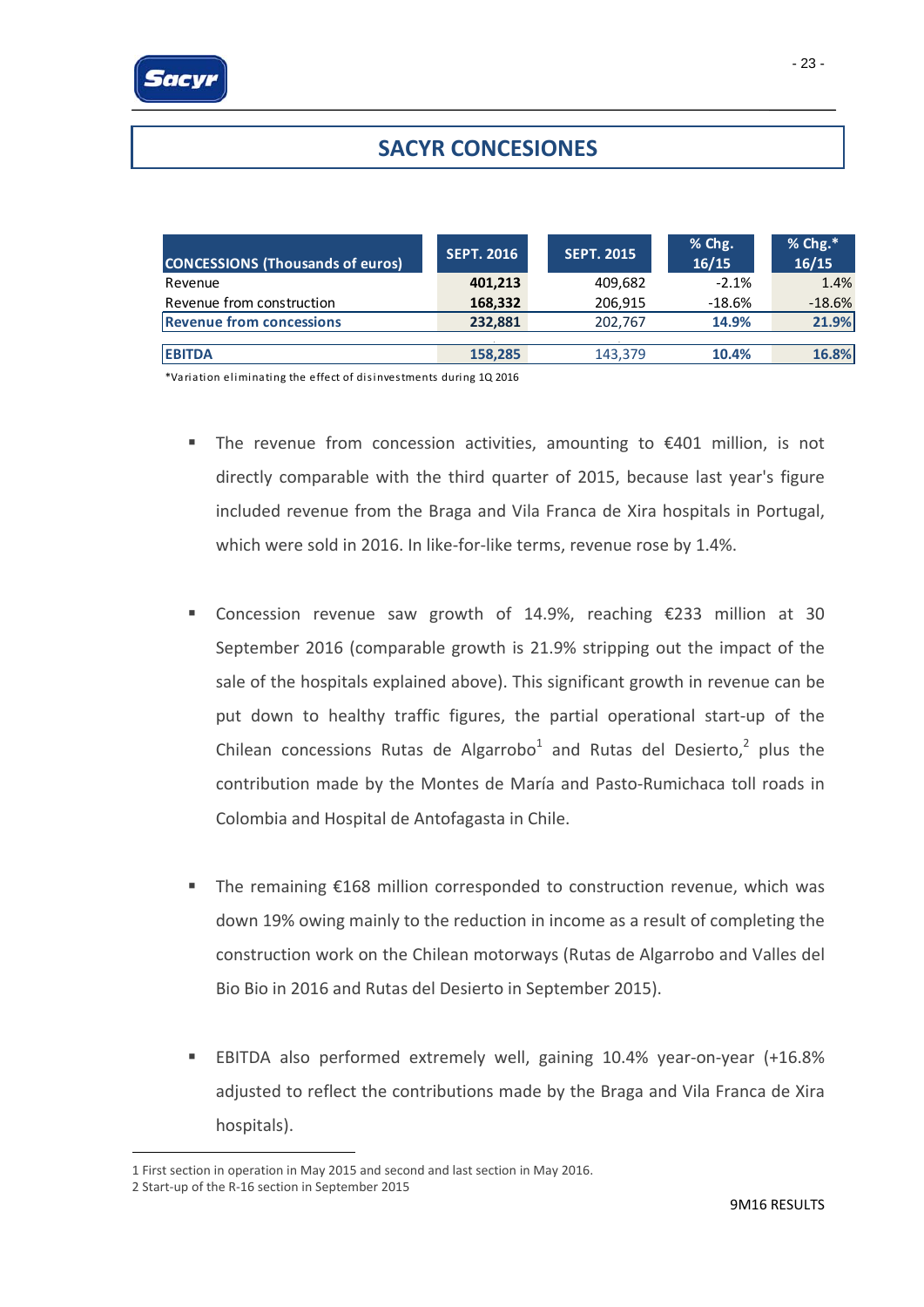

The significant growth in concession revenue was driven by:

- **The upturn in traffic on the Spanish concessions in operation (+5%) and the Chilean** concessions (+8%).
- The operational start-up of the Rutas del Desierto motorway in Chile in September 2015 (R16 Section), Section 2 of Rutas de Algarrobo in May 2016 and Valles del Bio Bio in August 2016.
- **The revenue contributions made by the Hospital de Antofagasta concession in Chile** and by the Montes de María and Pasto Rumichaca concessions in Colombia.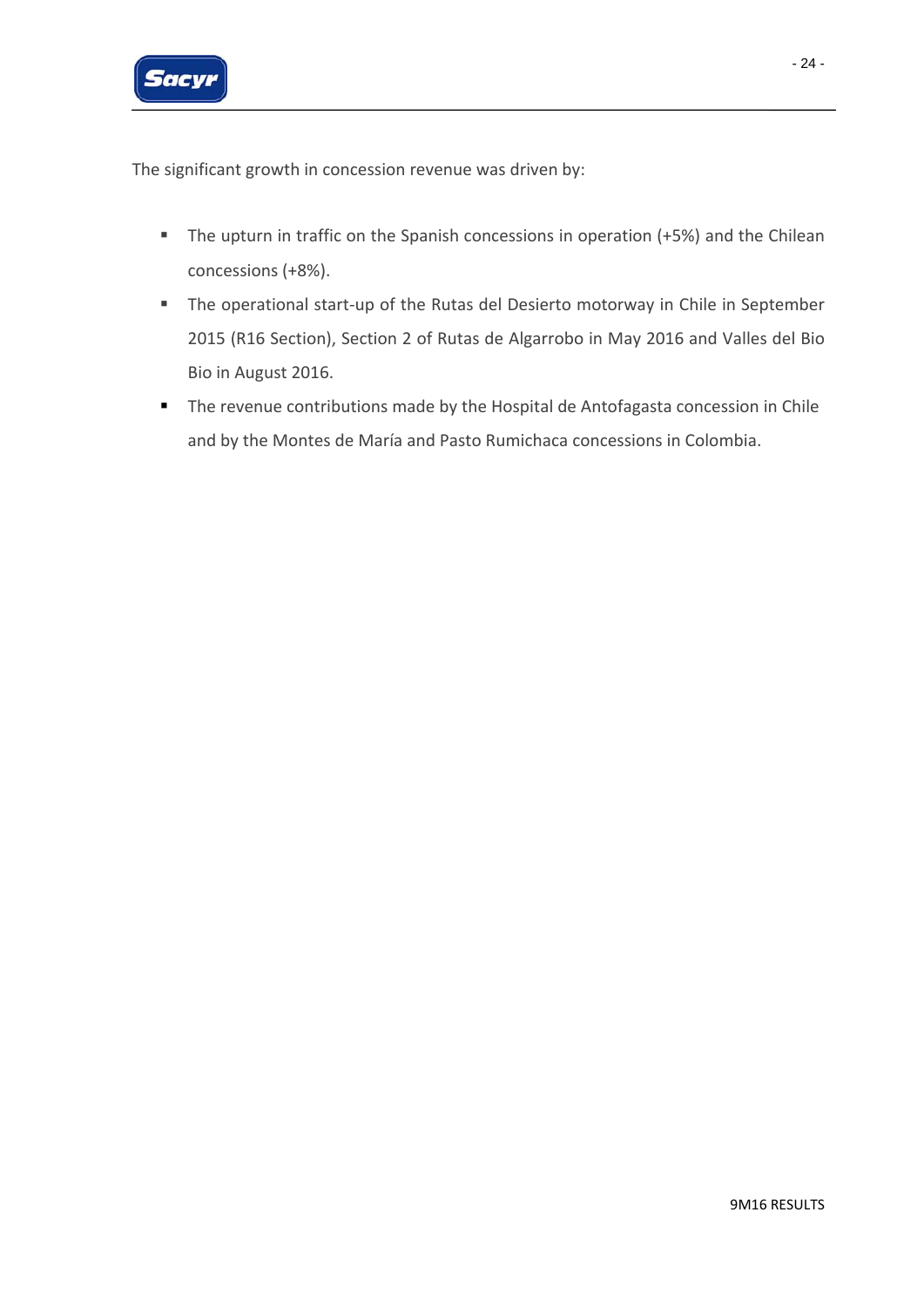

|                                                                                                                                                                                                                                                      |                                                                 | Revenue                                                       |                                                                   |
|------------------------------------------------------------------------------------------------------------------------------------------------------------------------------------------------------------------------------------------------------|-----------------------------------------------------------------|---------------------------------------------------------------|-------------------------------------------------------------------|
| (€ Thousands)                                                                                                                                                                                                                                        | Sept. 2016                                                      | Sept. 2015                                                    | Chg. (%)                                                          |
| AUTOVÍA DEL TURIA<br>AUTOVÍA NOROESTE C.A.R.M.<br><b>VIASTUR</b>                                                                                                                                                                                     | 9,204<br>6,245<br>5,229                                         | 8,811<br>6,231<br>5,075                                       | 4.5%<br>0.2%<br>3.0%                                              |
| PALMA MANACOR<br>AUTOVÍA DEL BARBANZA<br>AUTOVÍA DEL ERESMA                                                                                                                                                                                          | 7,945<br>7,485                                                  | 7,359<br>7,206                                                | 8.0%<br>3.9%                                                      |
| AUTOVÍA DEL ARLANZÓN<br><b>INTERCAMBIADOR DE MONCLOA</b>                                                                                                                                                                                             | 5,014<br>26,318<br>9,363                                        | 4,706<br>24,898<br>9,645                                      | 6.5%<br>5.7%<br>$-2.9%$                                           |
| INTERCAMBIADOR DE PLAZA ELÍPTICA<br>AUTOPISTA DE GUADALMEDINA<br><b>HOSPITAL DE PARLA</b>                                                                                                                                                            | 4,938<br>11,390<br>10,969                                       | 4,829<br>9,901<br>9,588                                       | 2.2%<br>15.0%<br>14.4%                                            |
| HOSPITAL DE COSLADA<br><b>HOLDINGS</b>                                                                                                                                                                                                               | 10,603<br>1,944                                                 | 10,275<br>530                                                 | 3.2%<br>266.9%                                                    |
| <b>SPAIN</b>                                                                                                                                                                                                                                         | 116,646                                                         | 109,053                                                       | 7.0%                                                              |
| <b>HOLDINGS</b>                                                                                                                                                                                                                                      | 905                                                             | 806                                                           | 12.3%                                                             |
| <b>IRELAND</b>                                                                                                                                                                                                                                       | 905                                                             | 806                                                           | 12.3%                                                             |
| <b>HOSPITAL BRAGA</b><br>HOSPITAL DE VILA FRANCA<br>PARQUE DO NOVO HOSPITAL<br><b>HOLDINGS</b><br><b>ESCALA PARQUE</b>                                                                                                                               | 1,239<br>1,285<br>155<br>799<br>327                             | 7,111<br>6,758<br>607<br>71<br>1,363                          | $-82.6%$<br>$-81.0%$<br>$-74.5%$<br>1021.9%<br>$-76.0%$           |
| <b>PORTUGAL</b>                                                                                                                                                                                                                                      | 3,805                                                           | 15,910                                                        | $-76.1%$                                                          |
| <b>HOLDINGS (Incluye Saopse)</b><br>RUTAS DEL DESIERTO - ACCESOS A IQUIQUE<br>VALLES DEL BIO BIO - CONCEPCIÓN CABRERO<br>VALLES DEL DESIERTO - VALLENAR CALDERA<br>RUTA 43 - LIMARI<br>HOSPITAL ANTOFAGASTA<br>SERENA VALLENAR - RUTAS DEL ALGARROBO | 1,010<br>14,693<br>18,088<br>17,158<br>1,172<br>9,425<br>23,105 | 2,299<br>11,894<br>14,187<br>18,648<br>842<br>3,750<br>16,017 | $-56.1%$<br>23.5%<br>27.5%<br>$-8.0%$<br>39.1%<br>151.3%<br>44.2% |
| <b>CHILE</b>                                                                                                                                                                                                                                         | 84,651                                                          | 67,638                                                        | 25.2%                                                             |
| <b>CONVIAL SIERRA NORTE</b>                                                                                                                                                                                                                          | 10,456                                                          | 9,340                                                         | 11.9%                                                             |
| <b>PERU</b>                                                                                                                                                                                                                                          | 10,456                                                          | 9,340                                                         | 11.9%                                                             |
| MONTES DE MARÍA - PUERTA DE HIERRO - CRUZ DEL VIZO<br>VIAL UNIÓN SDEL SUR - PASTO RUMICHACA                                                                                                                                                          | 9,863<br>6,553                                                  | 19                                                            | n/a                                                               |
| <b>COLOMBIA</b>                                                                                                                                                                                                                                      | 16,417                                                          | 19                                                            | n/a                                                               |
| <b>RUTAS DEL LITORAL</b>                                                                                                                                                                                                                             | 3                                                               |                                                               |                                                                   |
| <b>URUGUAY</b>                                                                                                                                                                                                                                       | 3                                                               |                                                               | n/a                                                               |
| TOTAL WITHOUT CONSTRUCTION INCOME                                                                                                                                                                                                                    | 232,881                                                         | 202,767                                                       | 14.9%                                                             |
| <b>CONSTRUCTION INCOME</b>                                                                                                                                                                                                                           | 168,332                                                         | 206,915                                                       | $-18.6%$                                                          |
| <b>TOTAL</b>                                                                                                                                                                                                                                         | 401,213                                                         | 409,682                                                       | $-2.1%$                                                           |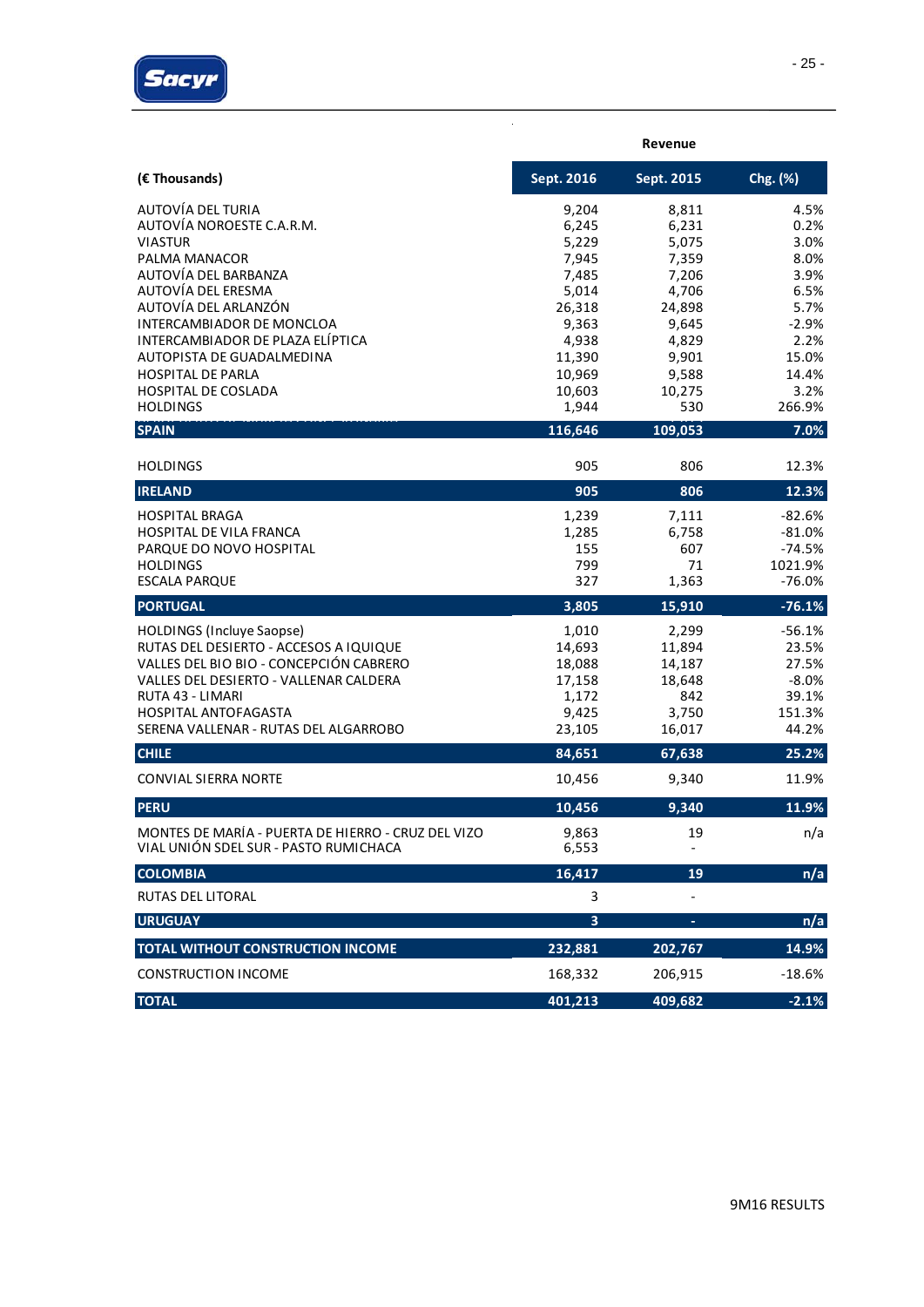### **TRAFFIC PERFORMANCE**

Traffic continued to perform well, with average growth of 5% for our concessions in Spain and 8% for our concessions in Chile. The following table shows traffic data:

|                                     |                   | <b>ACCUMULATED ADT</b> |        |
|-------------------------------------|-------------------|------------------------|--------|
|                                     | <b>SEPT. 2016</b> | <b>SEPT. 2015</b>      | Change |
|                                     |                   |                        |        |
| <b>SHADOW TOLL HIGHWAY SPAIN</b>    |                   |                        |        |
| - AUTOVIA DEL NOROESTE              | 11,626            | 10,969                 | 6.0%   |
| - Ma-15 PALMA-MANACOR               | 24,142            | 22,389                 | 7.8%   |
| - AS-II OVIEDO-GIJÓN (VIASTUR)      | 22,761            | 22,036                 | 3.3%   |
| - AUTURSA CV-35                     | 37,973            | 36,511                 | 4.0%   |
| - ERESMA                            | 7,733             | 7,285                  | 6.1%   |
| - BARBANZA                          | 13,592            | 13,165                 | 3.2%   |
| - ARLANZON                          | 21,768            | 20,810                 | 4.6%   |
|                                     |                   |                        |        |
| <b>TOLL HIGHWAY SPAIN</b>           |                   |                        |        |
| - AP-46 MÁLAGA - LAS PEDRIZAS       | 11,923            | 10,322                 | 15.5%  |
| <b>TOLL HIGHWAY OTHER COUNTRIES</b> |                   |                        |        |
| - N6 GALWAY-BALLINASLOE             | 11,186            | 10,355                 | 8.0%   |
| - VALLES DEL DESIERTO               | 5,223             | 4,853                  | 7.6%   |
| - R-1 RUTAS DEL DESIERTO            | 5,648             | 5,619                  | 0.5%   |
| - R-16 RUTAS DEL DESIERTO           | 7,377             | 6,819                  | 8.2%   |
| - RUTAS DEL ALGARROBO RG- III       | 4,313             | 3,877                  | 11.2%  |
| - RUTAS DEL ALGARROBO RG-IV         | 3,860             | $\overline{a}$         |        |
| - MONTES DE MARÍA - EL CALAMAR      | 2,656             | 2,486                  | 6.8%   |
| - MONTES DE MARÍA - EL CARMEN       | 3,377             | 3,048                  | 10.8%  |
| - UNIÓN VIAL DEL SUR                | 6,026             |                        |        |
| - DESARROLLO VIAL AL MAR            | 2,264             |                        |        |

Note: Highways without accumulated ADT data as of 3Q2015 are concessions with less than 12 months in operation

All our shadow toll road concessions in Spain reported higher levels of traffic in comparison with the same period of 2015. A particular highlight was the 16% increase in traffic on the Malaga ‐ Las Pedrizas motorway.

International activities accounted for 59% of the backlog at 30 September 2016, up from 46% in the same period last year.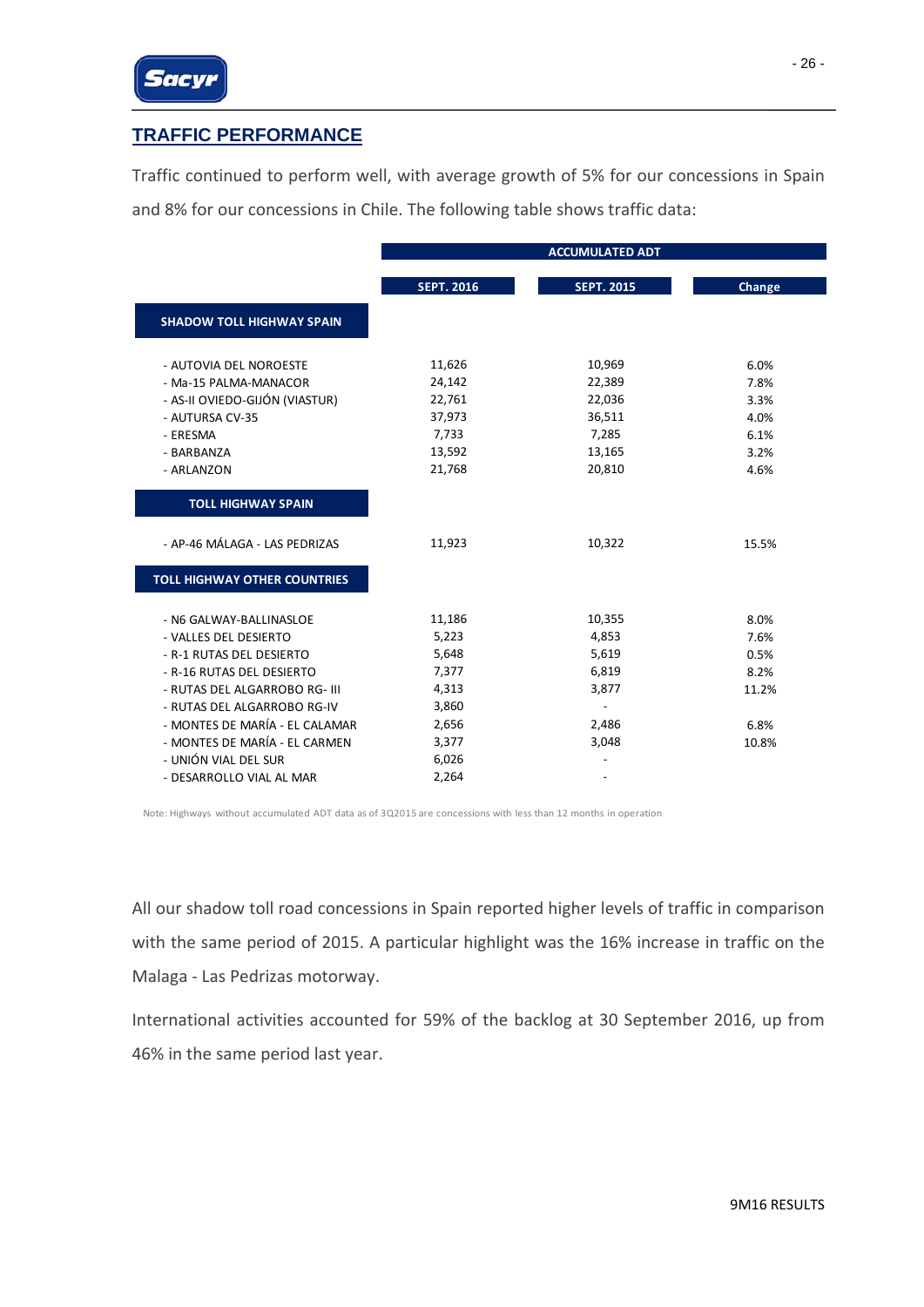

### **CONTRACT WINS**

- Sacyr was awarded the construction and 43‐year operation of the Rome–Latina toll road, spanning 186 km, with the total investment expected to reach €2,800 million. We expect to see Average Daily Traffic (ADT) of 32,000 vehicles and total revenue of €12,250 million over the term of the concession.
- Subsequent to 30 September 2016, Sacyr obtained a foothold in Paraguay –a new market for the Group– with the award of the construction and operation of Route 2 (between Asunción and Coronel Oviedo) and Route 7 (between Coronel Oviedo and Caaguazú) with an expected investment in its construction of €475 million and revenue of €1,350 million throughout the 30 years of the concession.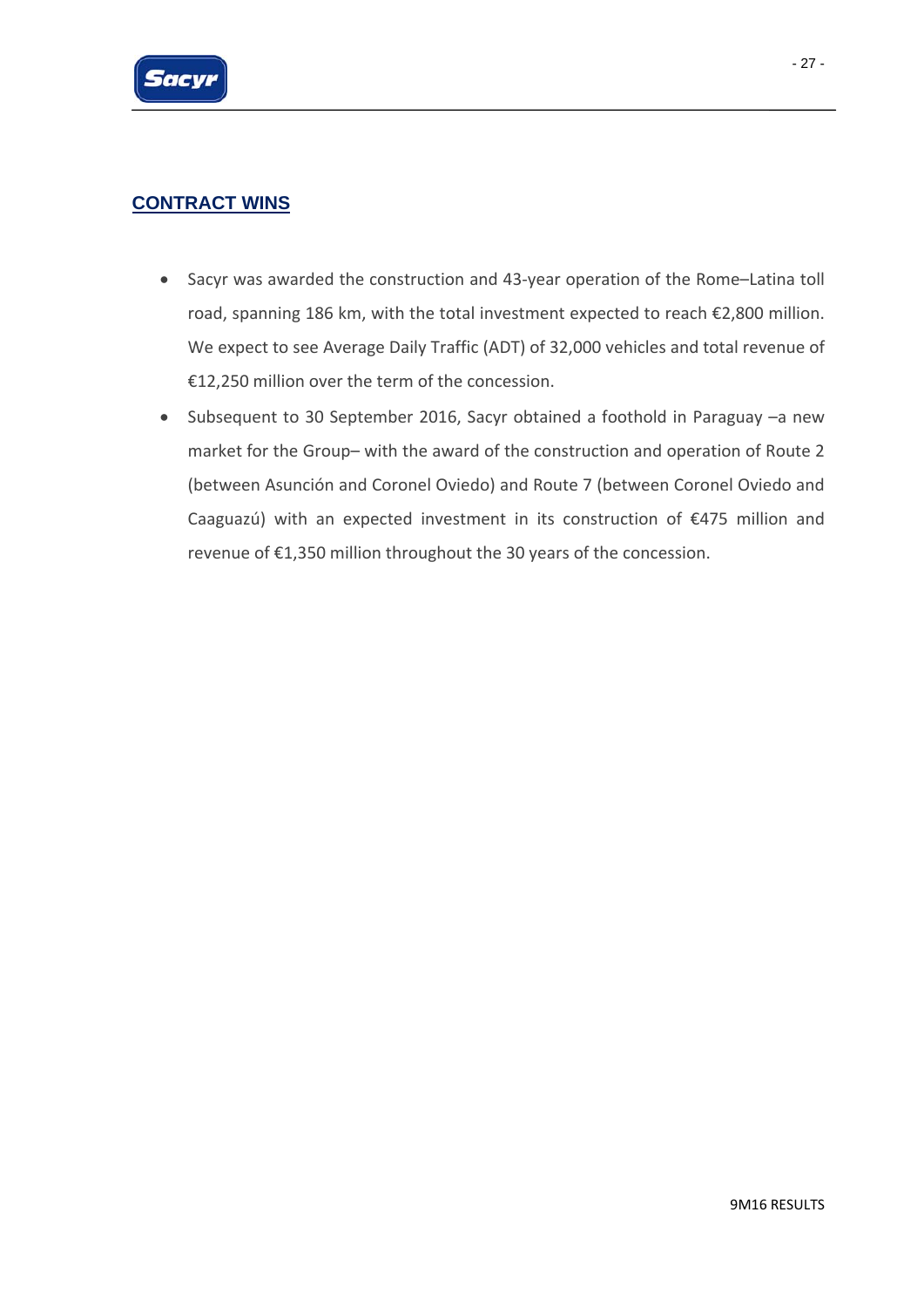| <b>INDUSTRIAL</b>            |         |                  |       |  |
|------------------------------|---------|------------------|-------|--|
| (Thousands of Euros)         |         | <b>SEPTEMBER</b> |       |  |
|                              | 2016    | 2015             | 16/15 |  |
| <b>Revenue</b>               | 289,743 | 189,777          | 53%   |  |
| Oil and gas                  | 171,739 | 70,115           |       |  |
| <b>Electricity grid</b>      | 16,080  | 13,635           |       |  |
| <b>Enviroment and mining</b> | 21,314  | 4,595            |       |  |
| Generation                   | 79,672  | 101,273          |       |  |
| <b>Central</b>               | 938     | 159              |       |  |
| <b>EBITDA</b>                | 22,358  | 12,299           | 82%   |  |
| <b>EPC</b>                   | 13,720  | 4,980            |       |  |
| Generation                   | 13,665  | 12,475           |       |  |
| Central                      | (5,027) | (5, 156)         |       |  |
| <b>EBITDA Margin</b>         | 7.7%    | 6.5%             |       |  |
| <b>BACKLOG</b>               | 2,548   | 2,413            | 6%    |  |
| <b>National</b>              | 2,022   | 2,074            | $-2%$ |  |
| <b>International</b>         | 526     | 340              | 55%   |  |

Sacyr Industrial's revenue totalled €290 million, up 53% on the €190 million reported in the same period of 2015.

Turning to EPC contracts, Oil&Gas increased sales by 145%, reaching a total of €172 million. Meanwhile, Electrical Infrastructure posted €16 million in revenue, showing 18% growth, while Environment and Mining climbed to €21 million versus the €5 million seen in the same period of the previous year.

This includes the EPC contracts for the Pampilla oil and diesel refinery (Peru), the regasification plant in Cartagena (Colombia), the cement plant in Oruro (Bolivia), and the electricity infrastructure projects (Mexico, Peru and Panama), as well as Sacyr Nervión and Sacyr Fluor.

## **INDUSTRIAL**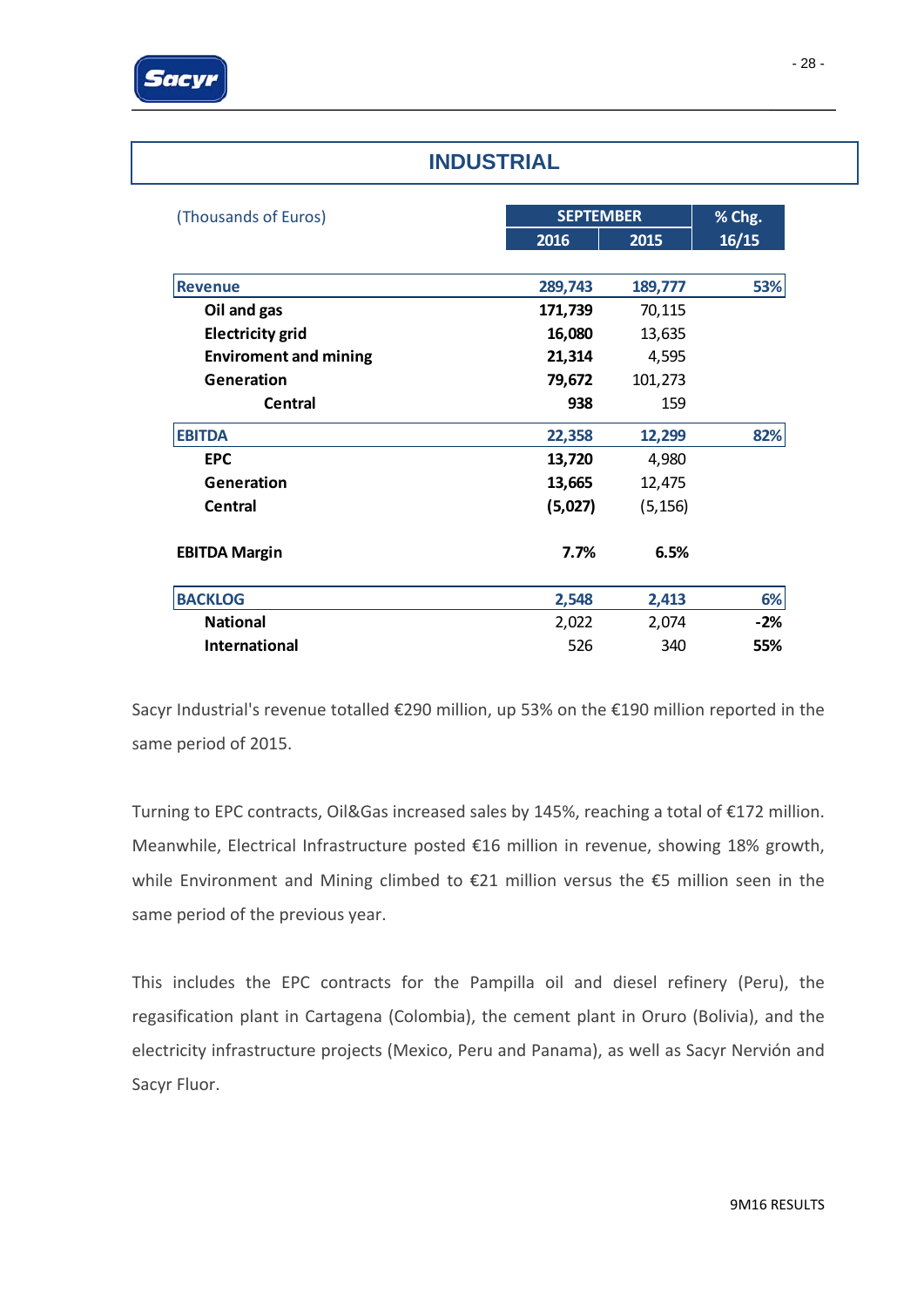

Power plants contributed €80 million to revenue. The increase on the first nine months of 2015 was fuelled by the drop in the electricity pool price caused by weather conditions, which favoured wind and hydro generation. The drop in fuel prices was also behind the decline in the pool price. The average electricity pool price in the first nine months of 2016 was €34/MWh, well below that of the same period of 2015 (€50/MWh).

Higher revenue, coupled with an improvement in the company's profitability and an 82% increase in EBITDA, reaching €22 million, revealed an operating margin of 7.7%.

### **CONTRACTING AND BACKLOG**

The backlog of the industrial line totalled  $\epsilon$ 2,548 million, with international backlog posting 55% growth.

The project for expanding the La Pampilla diesel refinery (Peru) was inaugurated on 19 October 2016. The project undertaken by Sacyr Industrial included the engineering, supply and construction of the expansion of the refinery in order to bring fuel specifications into line with new environmental regulations in Peru and to comply with the sulphur levels required in the middle distillate block. This expansion will enable the refinery to fully use the oil distillation capacity currently installed and increase it by an additional 20%.

As of 30 September 2016, the following contracts and projects were awarded:

- Construction of the new "Nuevo Mundo" compressor station in Peru, in a deal worth €200 million.
- Main contract to upgrade the Chimborazo cement plant at Riobamba (Ecuador) for UCEM (Unión Cementera Nacional). Worth €160 million, this EPC marks Sacyr's entry into a new market. The contract includes the design, construction, assembly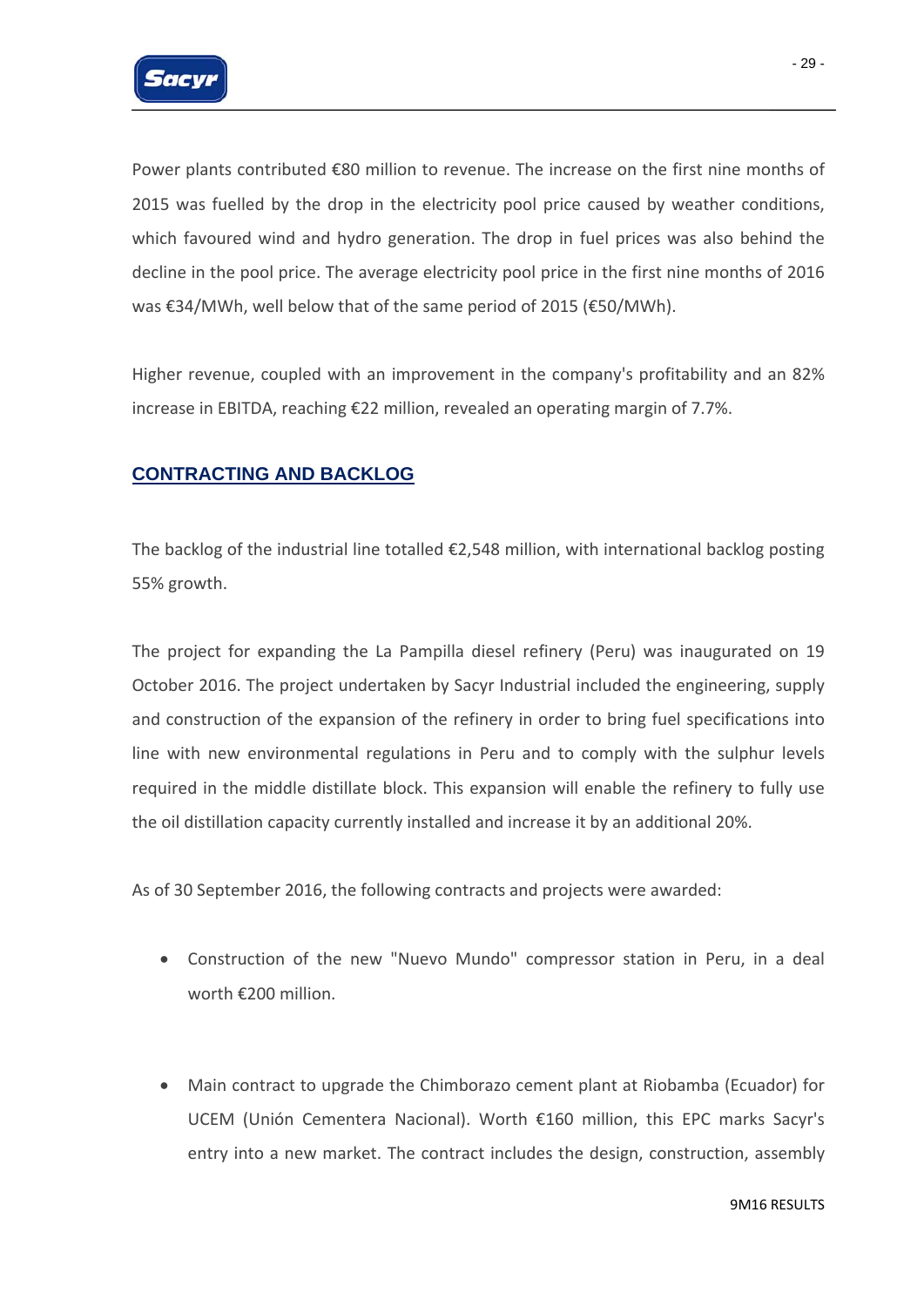

and start-up of the new clinker line, which will have a capacity of 2,600 tonnes per day.

- Construction and maintenance contracts awarded by Compañía General de Electricidad de Chile for several medium‐ and high‐voltage power lines, for a total of €92 million.
- Construction of the new "Crucero Encuentro" electrical substation for Sociedad Austral de Transmisión Troncal de Chile (Chile), a deal worth €16 million.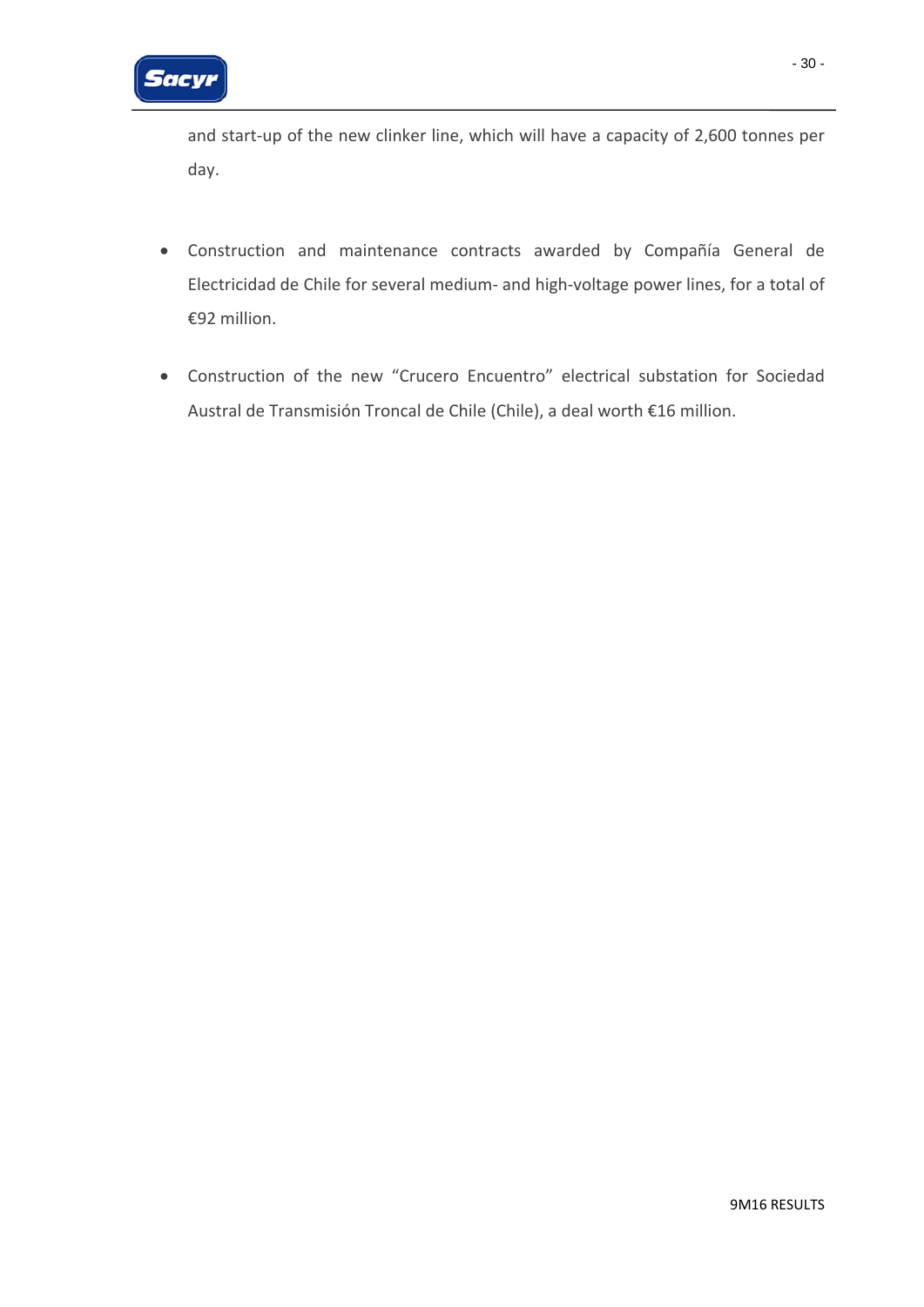

### **VALORIZA**

Valoriza's revenue amounted to €654 million, up 15% year on year as a result of the strong performance of the Services business.

The Multiservices, Environment and Water businesses also grew by 26%, 13% and 1%, respectively, thanks to the revenue from major contracts in the portfolio and from new contracts, especially related to environmental services, infrastructure conservation and dependency services.

| <b>VALORIZA (Thousands of Euros)</b> | Sept. 2016 | Sept. 2015 | % Chg.<br>16/15 |
|--------------------------------------|------------|------------|-----------------|
|                                      |            |            |                 |
| <b>REVENUE</b>                       | 653,921    | 566,842    | 15.4%           |
| Environment                          | 262,055    | 232,905    | 12.5%           |
| <b>Multi-Services</b>                | 281,710    | 224,180    | 25.7%           |
| Water                                | 108,444    | 107,739    | 0.7%            |
| Central                              | 1,712      | 2,018      | $-15.2%$        |
| <b>EBITDA</b>                        | 52,505     | 50,333     | 4.3%            |
| Environment                          | 32,225     | 29,862     | 7.9%            |
| <b>Multi-Services</b>                | 12,467     | 10,967     | 13.7%           |
| Water                                | 7,711      | 7,659      | 0.7%            |
| Central                              | 102        | 1,845      | $-94.5%$        |
| <b>EBITDA Margin</b>                 | 8.0%       | 8.9%       |                 |

EBITDA stood at €53 million, up 4% on the same period last year. Of particulate note were the growing returns on the Multiservices (+14%) and Environment (+8%) businesses. The impact of overhead costs associated with the international expansion process brought up total EBITDA.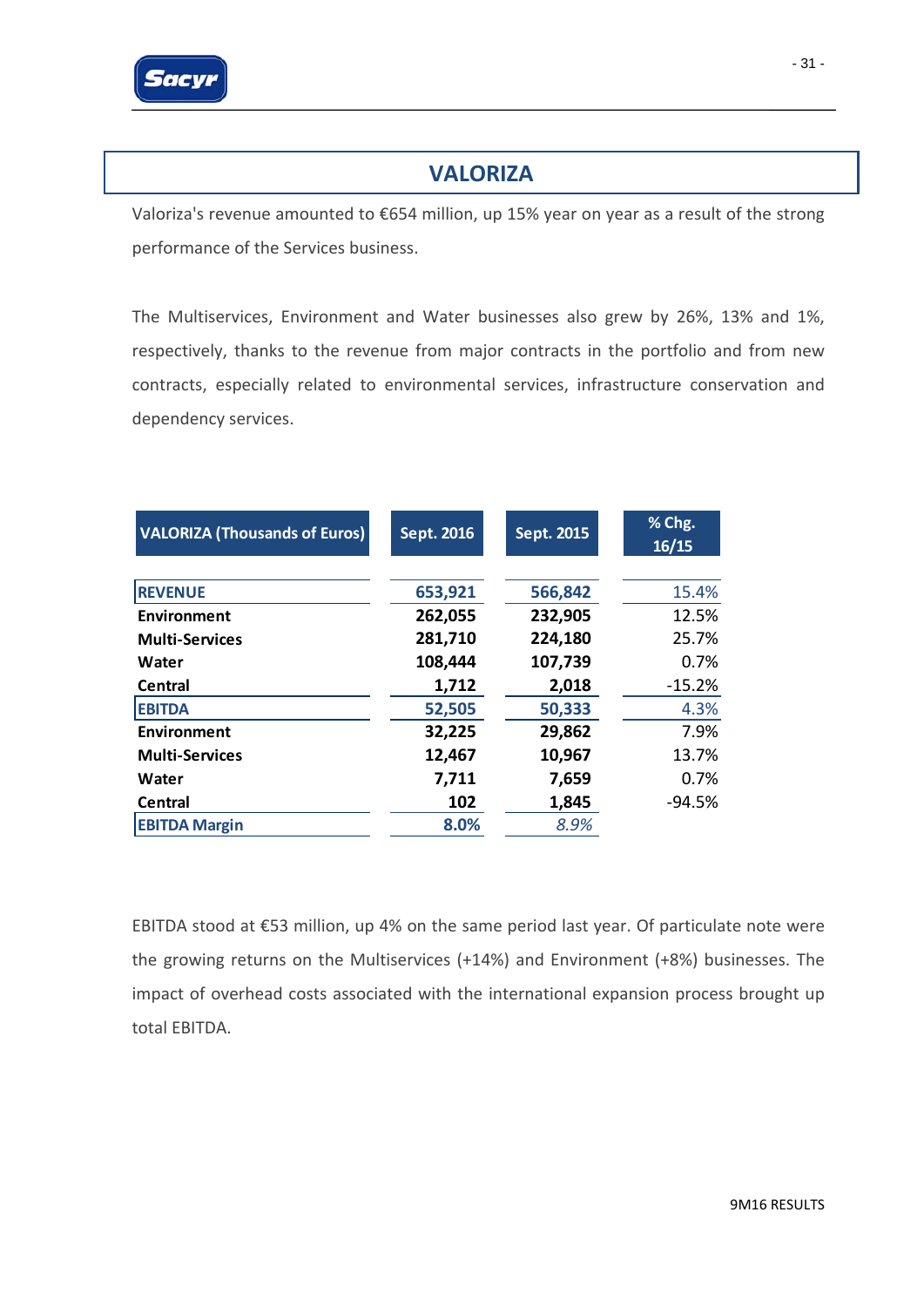

### **CONTRACTING AND BACKLOG**

Valoriza's backlog rose by 8% in the first nine months of 2016 to €6,516 million, of which 29% is accounted for by international business. Valoriza continues to see heavy commercial activity across all business areas both in Spain and abroad.

Some of the most noteworthy contracts won are as follows:

- ‐ Valoriza Agua began operating in Oman, a new market for the Group, by securing the contract to design, build, operate and maintain a seawater desalination plant in Sohar, on the Batinah coast, for approximately  $£11,050$  million. The facility, which will produce 250,000 $m<sup>3</sup>$  of fresh water a day, is one of the largest investments ever seen in Oman in seawater desalination plants. Only part of the construction contract,  $£172$ million, was included in Valoriza's backlog at the end of the quarter.
- ‐ Environmental Services:
	- o Street cleaning and waste collection services in the city of Albacete, in a 15‐year contract worth €164 million and which may be extended for an additional five years.
	- o Ten‐year contract worth €68 million for the collection and transport of municipal solid waste and street and beach cleaning services on the island of Ibiza.
	- o Subsequent to 30 September 2016, a 10‐year contract worth €87 million for the collection and transport of municipal solid waste for the eastern part of the city of Madrid.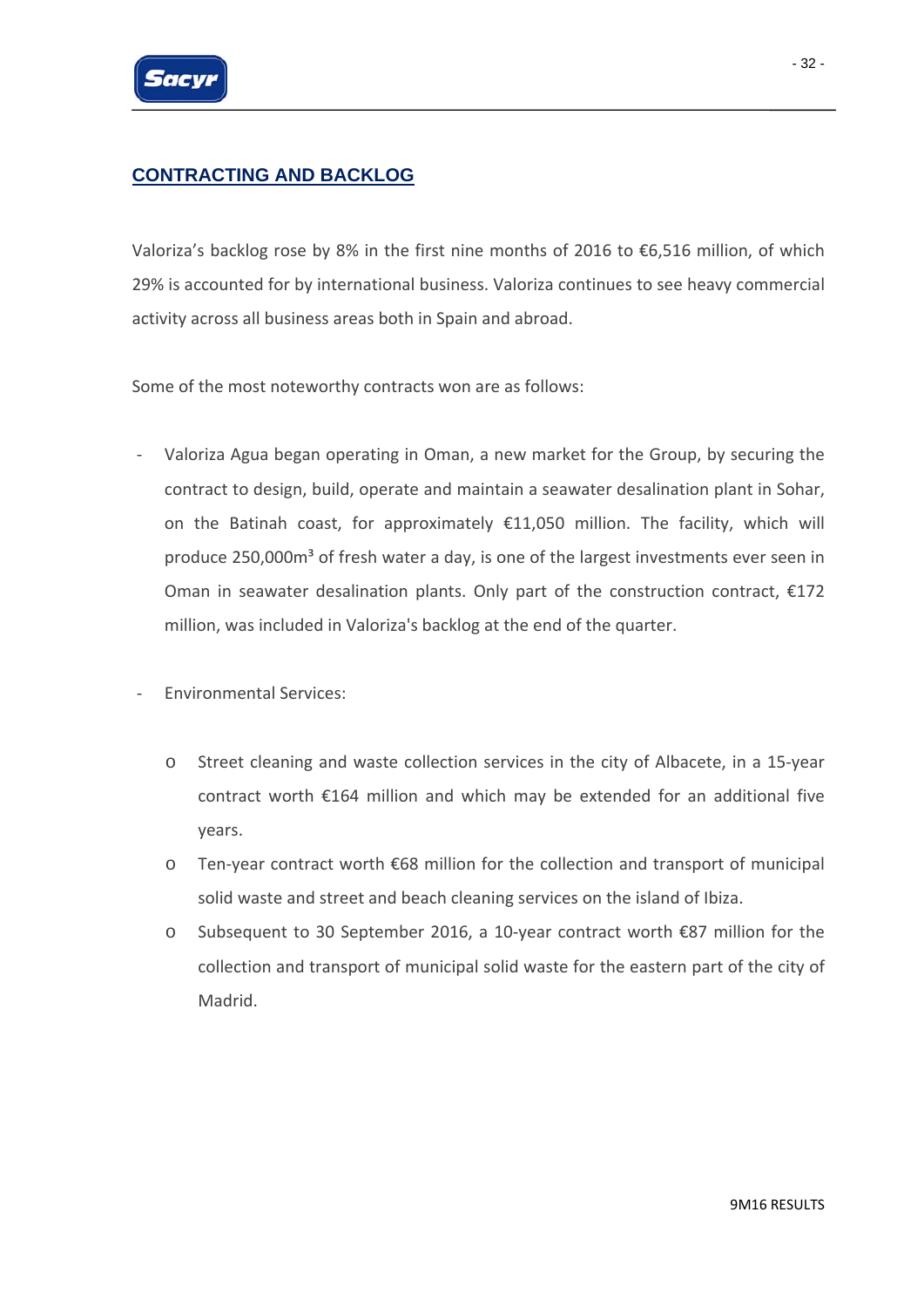

- ‐ Multi‐services:
	- o The home care services contract awarded by the Madrid City Council for the Centro, Arganzuela, Moncloa‐Aravaca, Latina and Carabanchel districts. The concession is worth €154 million and runs for three years, which may be extended for a further three years.
	- o Two‐year home care services contract worth €29 million for the Barcelona City Council (Gracia and El Ensanche districts).
	- o Rolling stock cleaning services on the Madrid Underground, batches 1 and 2, worth €21 million and with a term of four years.
	- o Bus and depot cleaning service for the ALSA bus line across all of Spain, in a contract worth €18 million.
	- o Two‐year contract worth €15 million to clean the buildings and facilities of the Elche, Alcoy and Requena hospitals and healthcare centres.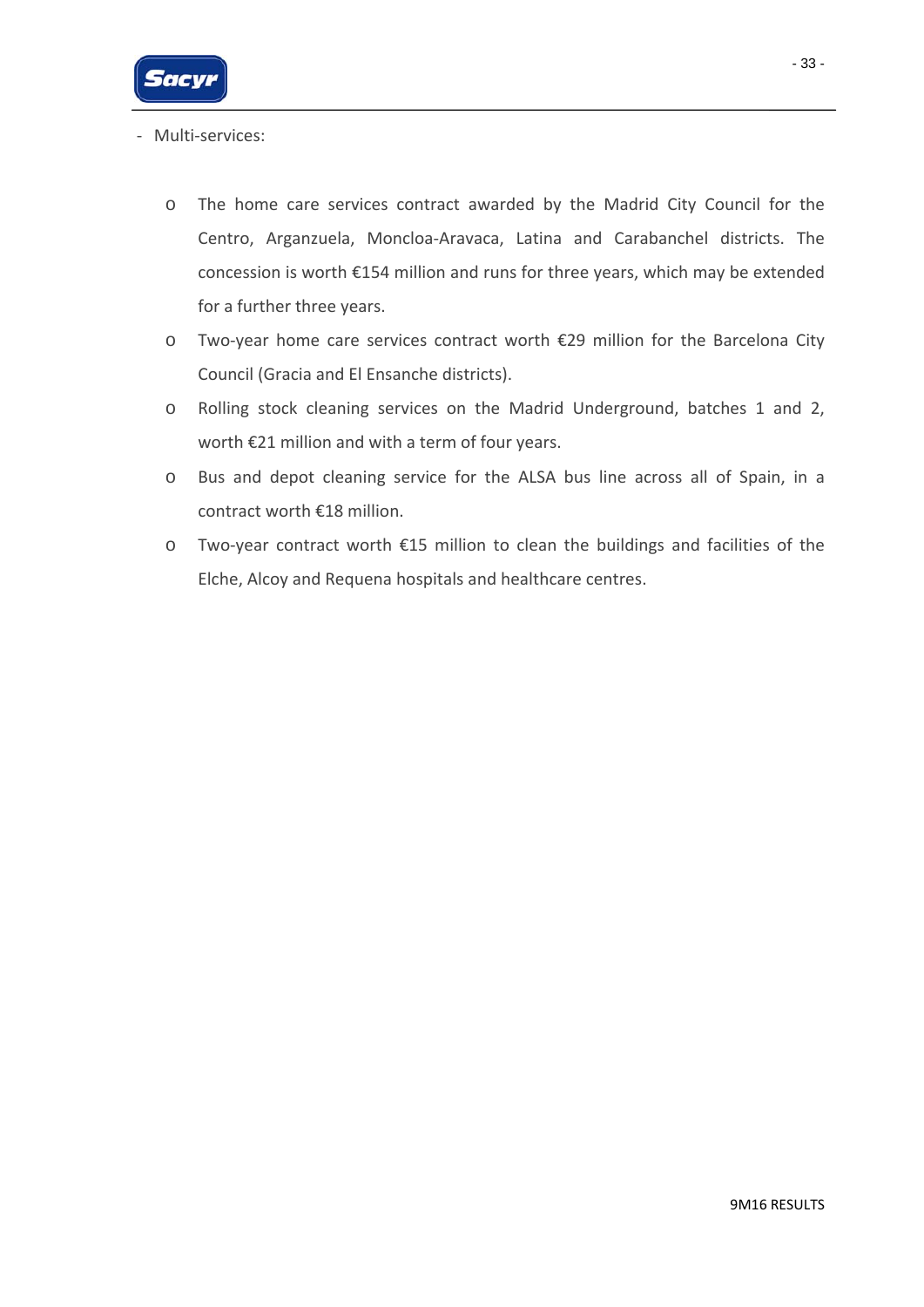

# **VI. STOCK MARKET PERFORMANCE**

| <b>SACYR</b>                                           | <b>SEPTEMBER</b> |           | % Chg     |
|--------------------------------------------------------|------------------|-----------|-----------|
|                                                        | 2016             | 2015      | 16/15     |
| Market Price at closing (euros per share)              | 1.88             | 1.98      | $-4.91%$  |
| High share price                                       | 1.95             | 4.28      | $-54.45%$ |
| Low share price                                        | 1.17             | 1.90      | $-38.21%$ |
| Market Capitalization at closing (Thousands of euros)* | 971,735          | 1,021,926 | $-4.91%$  |
| Average Trading Volume (Thousands of euros)            | 1,755,905        | 4,513,506 | $-61.10%$ |
| Average Daily Trading Volume (Number of shares)        | 5,582,753        | 6,747,534 | $-17.26%$ |
| Liquidity (%)                                          | 100              | 100       |           |
| Number of shares (Thousands)                           | 517,431          | 517,431   | 0.00%     |
| <b>Share Nominal Value</b>                             | 1 EURO           | 1 EURO    |           |